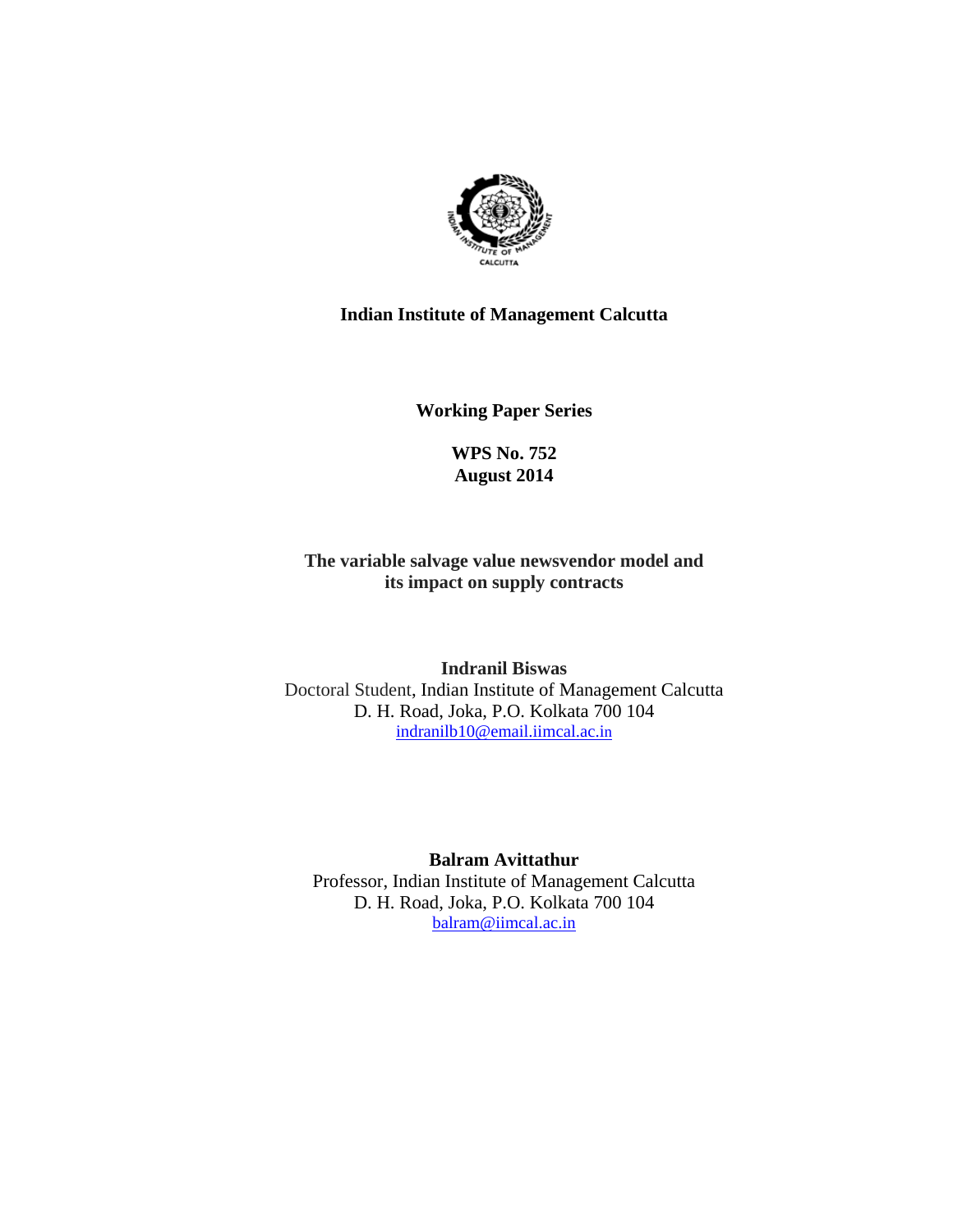The Variable Salvage Value Newsvendor Model and its Impact on Supply Contracts

## Indranil Biswas<sup>a</sup> and Balram Avittathur<sup>b</sup>

a Doctoral Student, Indian Institute of Management Calcutta, Kolkata 700104, India, Email: indranilb10@email.iimcal.ac.in

<sup>b</sup> Professor, Indian Institute of Management Calcutta, Kolkata 700104, India, Email: balram@iimcal.ac.in

## **Abstract**

Clearance price depends on the leftover inventory in many real life contexts. The classical newsvendor model assumes a fixed salvage value for clearance sales. This assumption could lead to suboptimal order quantity and expected profit. We analytically prove that the newsvendor model with fixed salvage value results in over ordering and profit loss compared to a newsvendor model where salvage value is a function of leftover inventory. The conditions under which the variance in performance between the two newsvendor models is significant are determined. The paper also models, for variable salvage value, the wholesale price, buy-back, revenue sharing and sales rebate contracts for supply chain coordination. With regards to supply chain coordination, the variable salvage model displays similar behaviour as the fixed salvage model. Through numerical analysis we also illustrate the differences between the two salvage value models for the supply contracts considered.

**Keywords:** clearance pricing, coordination, newsvendor, inventory, supply chain contracts, variable salvage

# **1. Introduction**

Managing uncertainty is a critical challenge faced by retailers of short product life cycle or single season products like apparel, consumer electronics, mobile phones, personal computers and event merchandise. Under ordering results in stock outs while over ordering results in leftover inventory that would have to be exhausted through a clearance sale. Fisher and Raman (2010) report that US retailers accumulate so much excess inventory that markdowns have increased from 8% in 1970 to nearly 30% at the turn of the century. Apart from this statistic, there is strong evidence to point that over ordering is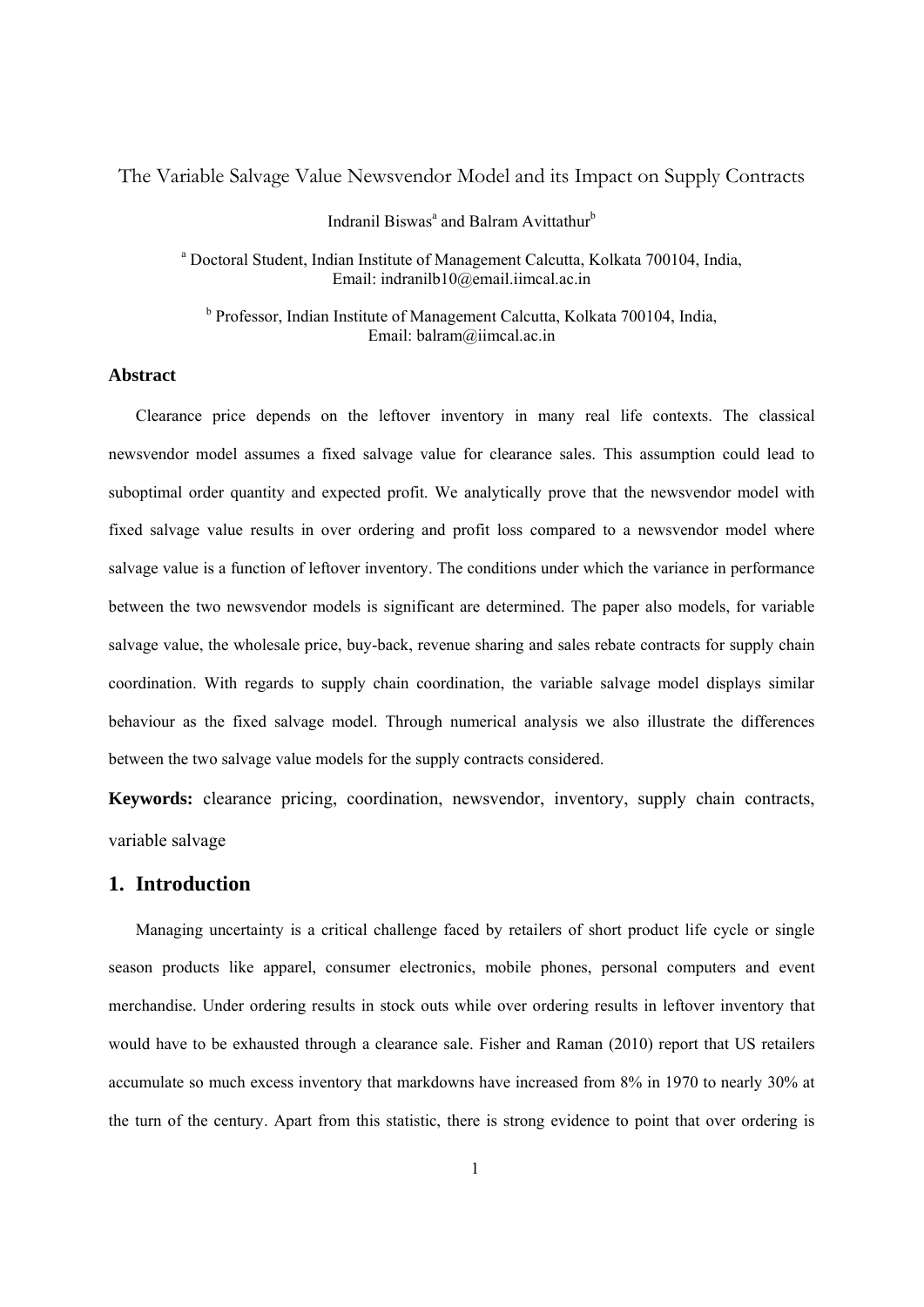today a common phenomenon in retailing. John Lewis posted record sale on the first clearance day after Christmas even during the economic downturn of  $2008<sup>1</sup>$ . In 2012, Boxing Day posted record online clearance sale across UK retail websites<sup>2</sup>. The complexities of global supply chains force retailers to stock up products at the beginning of the season itself, with little information about what the demand would be, in spite of past ordeals of clearance sales. In order to avoid over-stocking retailers sometimes opt for advance discount (Prasad et al., 2011). However, post-season discounted-sale or clearance sale is the most prevalent form of clearing leftover inventory (Forest et al. 2003; Cachon and Kok, 2007; Wang and Webster, 2009). In recent times, it has been reported that retailers have started to carefully accommodate discount strategies in the pricing of the product itself, keeping their profit level unchanged<sup>3</sup>. Depending on user perception and estimation of location, companies have started offering varying discount rates<sup>4</sup>. In such a context the retailer should calculate her optimal stocking quantity keeping the discount strategy in mind. In situations like above, the famous newsvendor model that computes the optimal order quantity for a single period, would lead to sub-optimal solution as it assumes the salvage value to be fixed.

The newsvendor or the single period inventory model is one of the most extensively studied problems in operations management. In this model, a product procured at a fixed unit procurement cost,  $c$ , is sold during the period at a fixed unit price,  $p$ . The inventory leftover at the end of the period cannot be sold anymore at  $p$  and is cleared at a fixed unit salvage value,  $v$ , which is lesser than  $c$ . Before understanding the demand in the period, the newsvendor has to decide the order quantity that minimizes the sum of losses arising out of under- and over-stocking.

Many scholars (Hertz and Schaffir, 1960; Rozhon, 2005; Kratz, 2005) have indicated that the salvage price is variable and is dependent on the leftover inventory. For the purpose of modelling simplicity,

 $\overline{a}$ 

<sup>&</sup>lt;sup>1</sup> Potter, M. (December 29, 2008) John Lewis posts record sales on 1st clearance day, Reuters, Retrieved from: http://uk.reuters.com/article/2008/12/29/uk-john-lewis-idUKTRE4BR2GN20081229.

<sup>&</sup>lt;sup>2</sup> Peachey, K. (December 27, 2012) Sales shoppers set online 'Boxing Day record', BBC News, Retrieved from: http://www.bbc.com/news/business-20850299.

<sup>&</sup>lt;sup>3</sup> Kapner, S. (November, 25 2013) The Dirty Secret of Black Friday 'Discounts': How Retailers Concoct 'Bargains' for the Holidays and Beyond, The Wall Street Journal, Retrieved from:

http://online.wsj.com/news/articles/SB10001424052702304281004579217863262940166.

<sup>&</sup>lt;sup>4</sup> Valentino-Devries, J., Singer-Vine, J., Soltani, A. (December 24, 2012) Websites Vary Prices, Deals Based on Users' Information, The Wall Street Journal, Retrieved from: http://online.wsj.com/news/articles/SB10001424127887323777204578189391813881534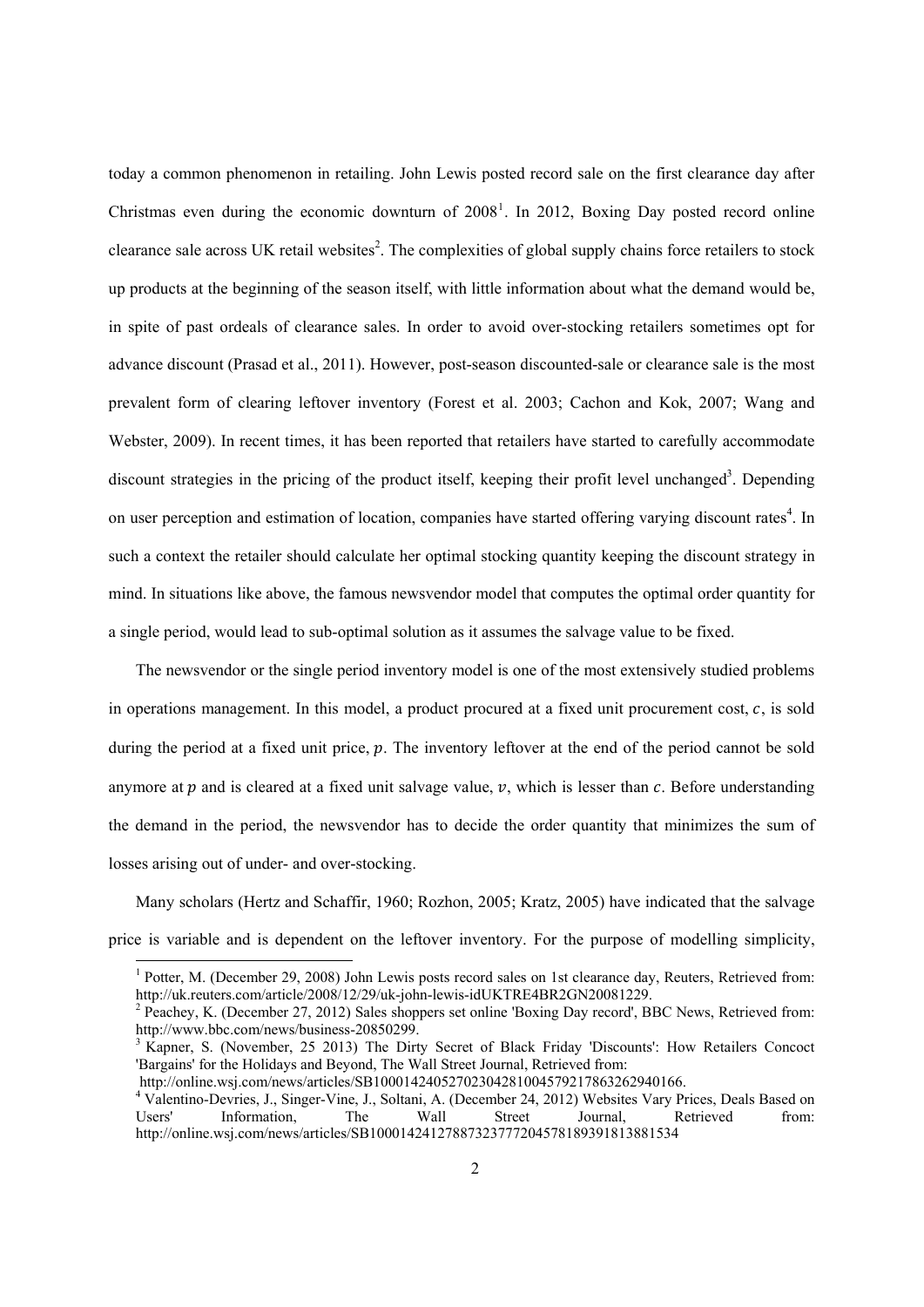literature has assumed a fixed unit salvage value. There are innumerable examples, ranging from clearance sales of perishable goods to end of season sales of fashion goods, where the price at which the inventory is cleared at the end of a period (season) is a function of the inventory leftover and the price elasticity of demand is not constant (Şen and Zhang, 2009; Caro and Gallien, 2012). In other words, apart from deciding the order quantity before the start of the period, the real life situation involves deciding the unit salvage value at the end of the period. The latter, which depends on the inventory at the end of the period, is a function of the initial order quantity decision as well as the actual demand that was observed in the period.

The change in optimal ordering decision due to incorporation of variable salvage value will influence the contract decision(s) between the retailer and the manufacturer as well. The newsvendor model results are extensively used in the design of supply contracts like wholesale price, buy-back, revenue sharing and sales rebate contracts. The fixed salvage value assumption has a bearing on the design of these contracts and could be a simplistic representation of what could be more complex in practice. In this paper, we model the newsvendor problem and a number of supply contracts for a variable salvage value that linearly decreases with the leftover inventory. In addition, we derive the conditions under which these supply contracts coordinate the supply chain.

Section 2 reviews the extant literature, §3 describes the newsvendor model for variable salvage value, §4 describes the modelling of certain supply contracts for variable salvage value and the conditions under which they coordinate the supply chain,  $\S 5$  presents results of a numerical study, and the discussion of the results and conclusion are described in §6.

## **2. Literature Review**

The extant literature can be divided into three broad categories: ones dealing with variations on the newsvendor model, ones that discuss various clearance pricing strategies and ones on supply chain coordination using newsvendor framework. Employing newsvendor framework, Pasternack (1985) shows that in a dyadic relationship an optimal return policy can achieve supply chain coordination where the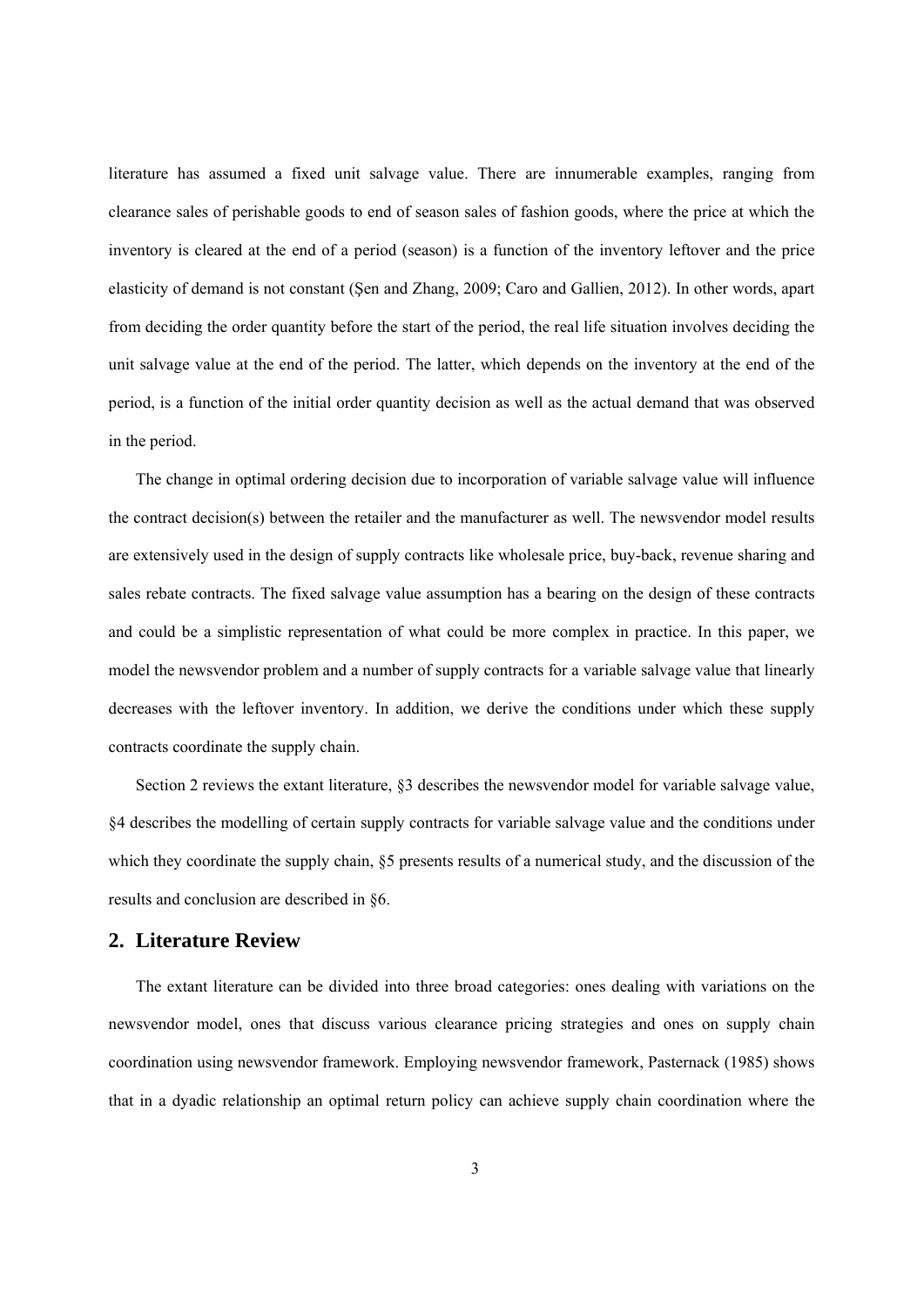supplier offers the retailer full credit for a partial return of goods. Petruzzi and Dada (1999) and Agrawal and Seshadri (2000) extend the newsvendor model where stocking quantity and selling price are set simultaneously. In both cases clearance prices are assumed to be exogenous and the decision maker chooses the regular selling price only. Carr and Lovejoy (2000) analyse the capacitated newsvendor problem where the firm chooses a demand distribution from available set of market opportunities. Dana and Petruzzi (2001) extend the classical newsvendor problem for endogenous demand where the uncertain demand is dependent upon both the price and the inventory level of a firm. With the help of single-period newsvendor model Lariviere and Porteus (2001) examine the change in wholesale price and order quantity as the market size changes. Eeckhoudt et al. (1995), Schweitzer and Cachon (2000), Raz and Porteus (2006), Besbes and Muharremoglu (2013) provide other extensions to the newsvendor model.

Hertz and Schaffir (1960) indicate that the salvage value of clearance inventory is dependent on the amount of leftover inventory. However, they do not estimate the salvage value and argue that constant salvage value is an adequate approximation. Recent works on multi-period newsvendor model have often taken similar assumption of fixed salvage value (Donohue, 2000; Fischer et al., 2001; Petruzzi and Dada, 2001). There are numerous articles that study markdown pricing under the assumption that the demand is independent across the time and do not allow for correlation in demand (Bitran and Mondschein, 1997; Smith and Achabal, 1998).

Cachon and Kok (2007) question the fixed salvage value assumption and describe the errors in decision making that are associated with this assumption. Instead of a constant salvage value, they propose a general clearance-pricing model that assumes iso-elastic clearance period demand functions. They also discuss four heuristic approaches to estimate a fixed salvage value that would result in better decision-making when using the newsvendor model. Among the heuristics proposed the weighted average salvage value heuristic results in newsvendor decisions that are closest to the optimal solution. Another heuristic, the marginal revenue heuristic, results in optimal order quantity but is difficult to estimate and is specific to the clearance pricing model proposed by the authors.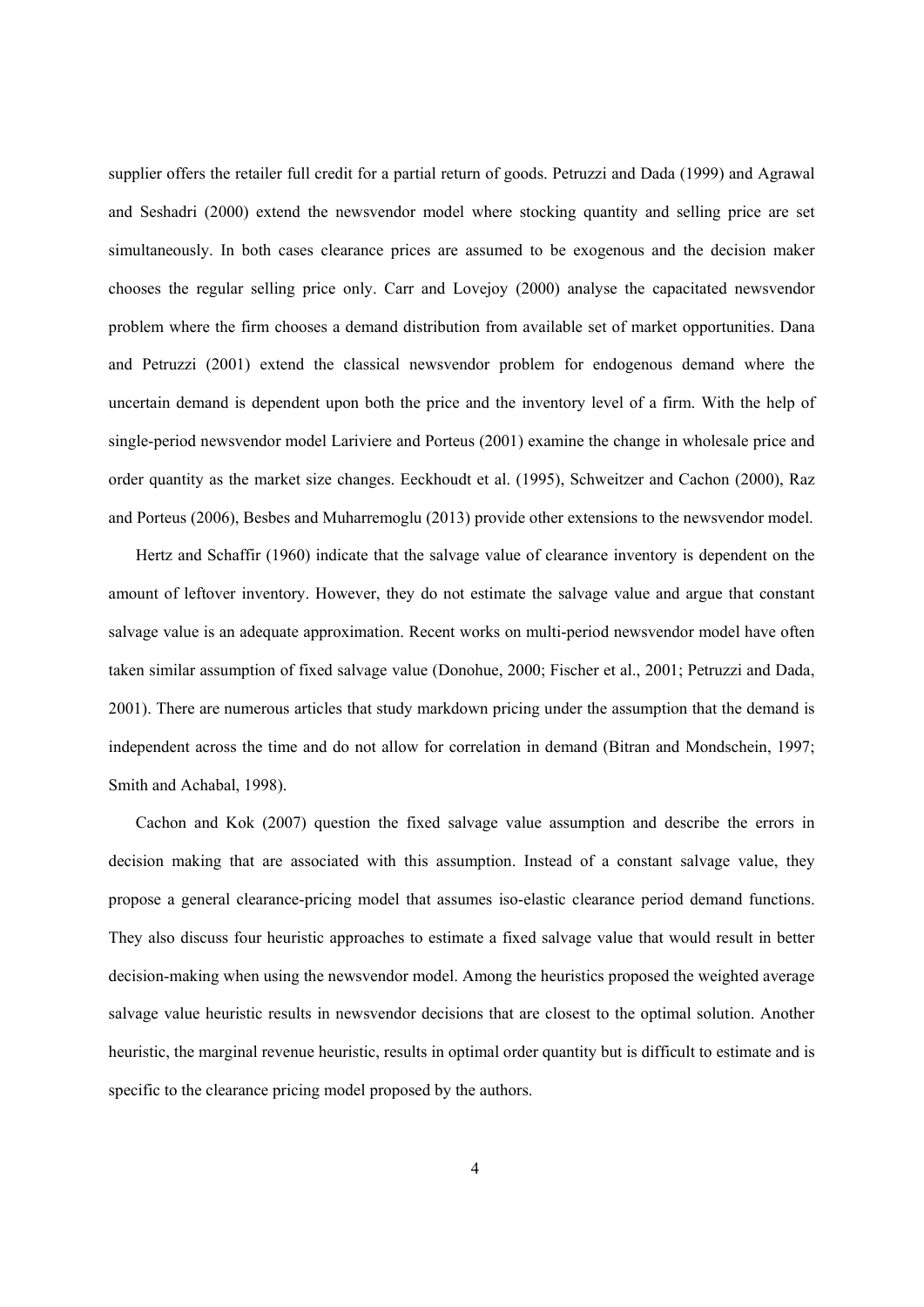However, behavioural research and industry experts suggest that price elasticity changes with change in price level and also according to stages of product life cycle (Lilien et al., 1992). The iso-elastic or exponential demand functions exhibit constant price elasticity of demand with demand approaching infinity when the price approaches zero. Linear form of demand function often faces the criticism of being restrictive in terms of maximum permissible price (Varian, 1992; Huang et al., 2013). However, the same is not the case with modelling of clearance-sale demand. The clearance price or salvage value will always have an upper limit given by the normal period price (Cachon and Kok, 2007; Wang and Webster, 2009).

A large number of research papers address the issue of supply chain coordination through contracts in the presence of stochastic demand using newsvendor model. Lariviere and Porteus (2001) provide a detailed analysis of wholesale contract in the context of newsvendor problem. This contract though fails to coordinate a supply chain, generally serves as a benchmark case. In the similar context, Pasternack (1985) gives a complete analysis of buy-back contract and demonstrates how this contract helps in coordinating a supply chain. Cachon and Lariviere (2005) analyse revenue sharing contract in a generalized newsvendor setting and show how coordination is possible employing such a contract. Taylor (2002) and Krishnan et al. (2004) discuss the sales-rebate contract in the context of random retailer demand and prove the existence of coordinating contract mechanism. In the context of newsvendor framework, Cachon (2003) provides a comprehensive review of these types of contracts. All these contract analysis assume an exogenously decided constant salvage value. Wang and Webster (2009) assume the clearance pricing to be endogenous to the model and then compares between two different types of the contracts based on quantity and price markdown.

## **3. The newsvendor model for variable salvage value**

We study the newsvendor model for a variable salvage value that decreases linearly with the leftover inventory. Like Cachon and Kok (2007), we too model the problem as one with two periods: a normal period  $(P_1)$  where the good is sold at a pre-determined price p and a clearance-sale period  $(P_2)$  where the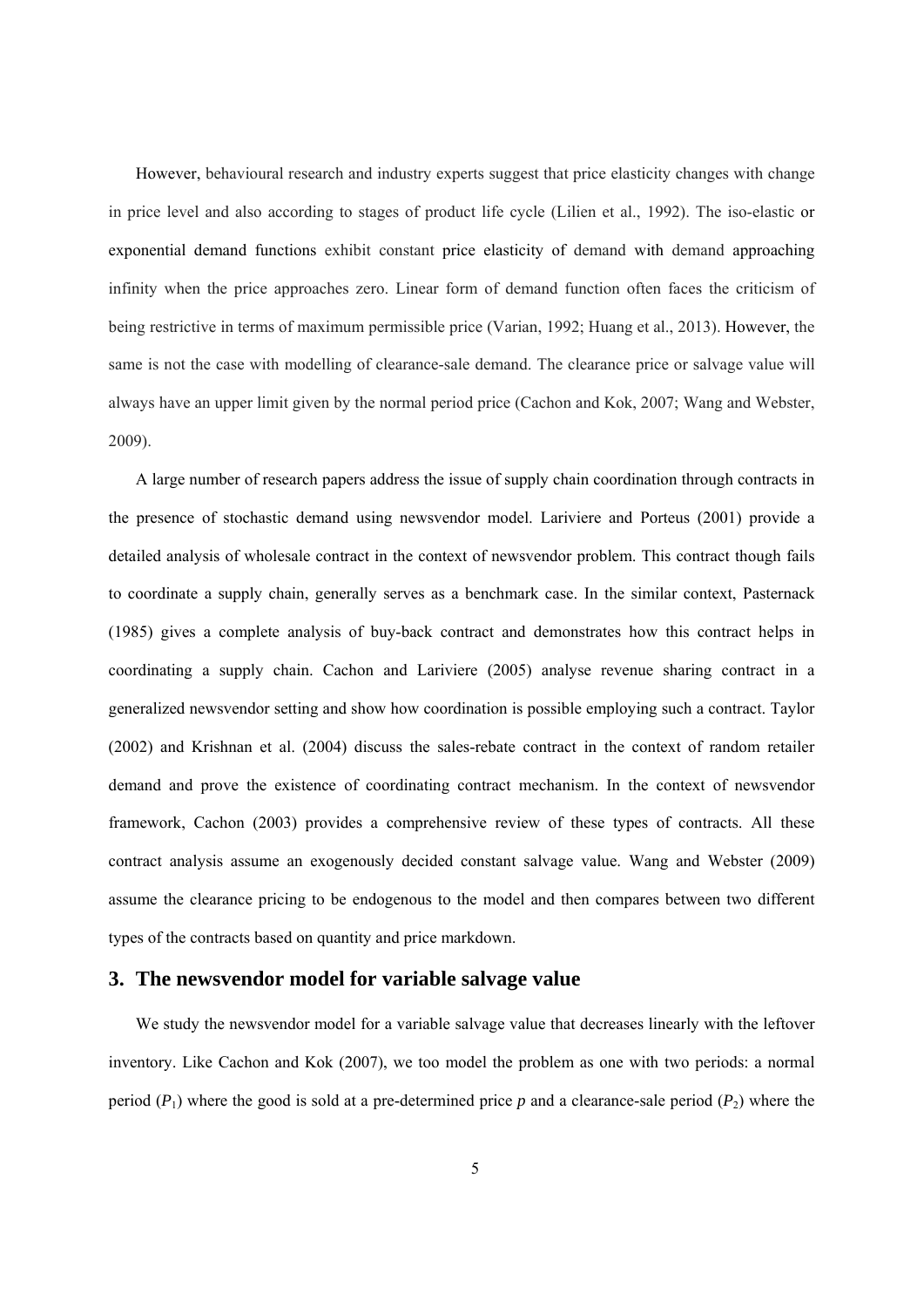good is cleared at a salvage value *v*, which is a function of inventory leftover at the end of the first period. As in the newsvendor model, the order quantity  $q$  that was procured at a marginal cost  $c$  is available for sale at the beginning of  $P_1$ . Unit selling price during the normal season is assumed to be fixed (Pasternack, 1985; Lariviere, 1999; Cachon and Kok, 2007; Wang and Webster, 2009) and is indicated by *p* such that  $p > c$ . The realised demand during  $P_1$  is given by, *x*, and is distributed over  $[0, q_{max}]$ . The realised demand is assumed to follow an increasing generalized failure rate (IGFR) distribution; the corresponding probability distribution and cumulative distribution are represented by  $f(\cdot)$  and  $F(\cdot)$ , respectively. We further assume that  $f(\cdot)$  and  $F(\cdot)$  are differentiable over the entire range  $[0, q_{\text{max}}]$ ;  $F(\cdot)$ is strictly increasing; the boundary conditions of the distribution are:  $F(0) = 0$  and  $F(q_{\text{max}}) = 1$ .

At the end of  $P_1$ , the leftover inventory, *i*, can be expressed as  $i = (q - x)^+$ . The leftover items are sold in the clearance-sale period  $P_2$  at *v*, which can be expressed as  $v = a_v - b_v i$ , where  $0 \le a_v \le p$  and  $b_v > 0$ . The  $P_2$  revenue function, which will be referred to as salvage revenue,  $r_s$ , is given by the expression,  $r_s = a_r i - b_r i^2$ . The first order condition reveals that  $r_s$  is maximized at an inventory level given by  $s = a_v/2b_v$ . We assume that when  $i > s$ , the inventory greater than *s* is disposed off at a salvage value of zero. This is observed often in real-life whenever there is a huge leftover inventory at the end of the season. In such situations a firm may adopt inventory disposal in the form of bundling apart from some portion being sold at a clearance price. Typical examples of bundling include packing the unsold good with another product of the firm or offering schemes like "buy two get one free" (Sarkis & Semple, 1999). We define  $j = (q - s)^{+}$ ; then using these definitions the normal season demand, leftover inventory, clearance-sale revenue are as expressed in Table 1.

|                   | Table 1. I'villiai season and cicalance-saic Fevenues |             |                          |
|-------------------|-------------------------------------------------------|-------------|--------------------------|
| Demand in         | Leftover                                              | Clearance-  | Stock to be disposed off |
| period $P_1(x)$   | Inventory $(I)$                                       | sale volume | at zero salvage value    |
| $0 \leq x \leq j$ | $i = q - x \geq s$                                    |             | $i - s$                  |
| $j \leq x \leq q$ | $0 \leq i \leq s$                                     |             |                          |
| x > q             |                                                       |             |                          |

**Table 1: Normal season and clearance-sale revenues**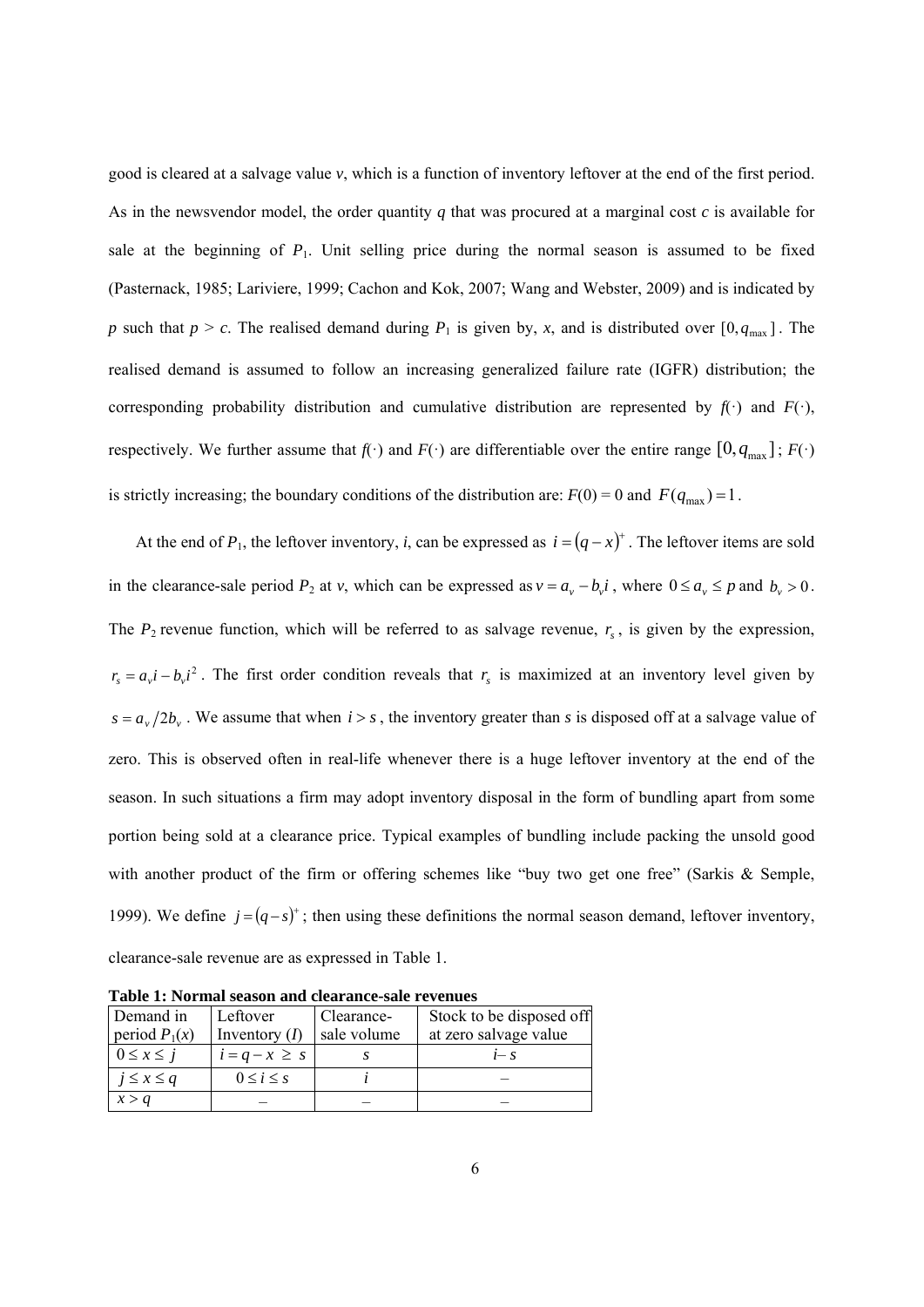The expected normal period revenue,  $R_1(p, q)$ , and the expected clearance-sale period revenue,  $R_s(a_v, b_v, q)$ , are defined by the following equations,

$$
R_1(p,q) = \int_0^q pxf(x)dx + \int_q^{q_{\text{max}}} pqf(x)dx = pq - p\int_0^q F(x)dx \qquad \qquad \dots \qquad \qquad (1)
$$

$$
R_s(a_v, b_v, q) = \int_0^q (a_v - b_v i) i f(x) dx = (a_v - 2b_v q) \int_0^q F(x) dx + 2b_v \int_0^q x F(x) dx, \text{ for } q \le s
$$
 (2a)

$$
=v_{\min} s \int_{0}^{j} f(x) dx + \int_{j}^{q} (a_{v} - b_{v}i) if(x) dx = (a_{v} - 2b_{v}q) \int_{j}^{q} F(x) dx + 2b_{v} \int_{j}^{q} xF(x) dx, \text{ for } q > s
$$
 (2b)

where,  $v_{\min}$  is defined as,  $v_{\min} = a_v - b_v s = a_v/2$ . The expected profit is expressed by the equation  $\pi = R_1 + R_s - cq$ . Using the expression of  $R_1$  and  $R_s$ , the expected profit is rewritten as follows:

$$
\pi = (p - c)q - p \int_{0}^{q} F(x)dx + (a_v - 2b_v q) \int_{0}^{q} F(x)dx + 2b_v \int_{0}^{q} xF(x)dx, \text{ for } q \le s \tag{3a}
$$

$$
= (p - c)q - p \int_{0}^{q} F(x)dx + (a_v - 2b_v q) \int_{j}^{q} F(x)dx + 2b_v \int_{j}^{q} xF(x)dx, \text{ for } q > s
$$
 (3b)

The first and second derivatives of the profit function with respect to *q* are

$$
\frac{d\pi}{dq} = (p - c) - (p - a_v)F(q) - 2b_v \int_0^q F(x)dx, \text{ for } q \le s \qquad \qquad \dots \qquad \qquad \dots \qquad (4a)
$$

$$
= (p - c) - (p - a_v)F(q) - 2b_v \int_{i}^{q} F(x)dx, \text{ for } q > s \qquad ... \qquad ... \qquad (4b)
$$

$$
\frac{d^2 \pi}{dq^2} = -\{(p - a_v)f(q) + 2b_v F(q)\} < 0, \text{ for } q \le s \tag{5a}
$$

$$
= -[(p - av)f(q) + 2bv {F(q) - F(j)}] < 0, \text{ for } q > s
$$
 ... \t(5b)

From the second order condition, it is evident that the expected profit,  $\pi(p,q)$ , is concave over [0,  $q_{\text{max}}$ ]. Denoting the optimal order quantity by  $\hat{q}$ , we have  $d\pi/dq = 0$  at  $q = \hat{q}$ . Referring to (4a) and (4b), it can then be seen that  $\hat{q}$  is increasing in  $a_v$ . As the highest value that can be taken by  $a_v$  is p, it can be observed from (4a) and (4b) that

$$
\int_{0}^{\hat{q}} F(x)dx = \frac{(p-c)}{2b_v}, \text{ for } a_v = p \text{ and } \hat{q} \le s \qquad \qquad \dots \qquad \qquad \dots \qquad \qquad \dots \qquad (6a)
$$

$$
\int_{\hat{j}}^{\hat{q}} F(x)dx = \frac{(p-c)}{2b_v}, \text{ for } a_v = p \text{ and } \hat{q} > s \qquad \qquad \dots \qquad \qquad \dots \qquad \qquad \dots \qquad (6b)
$$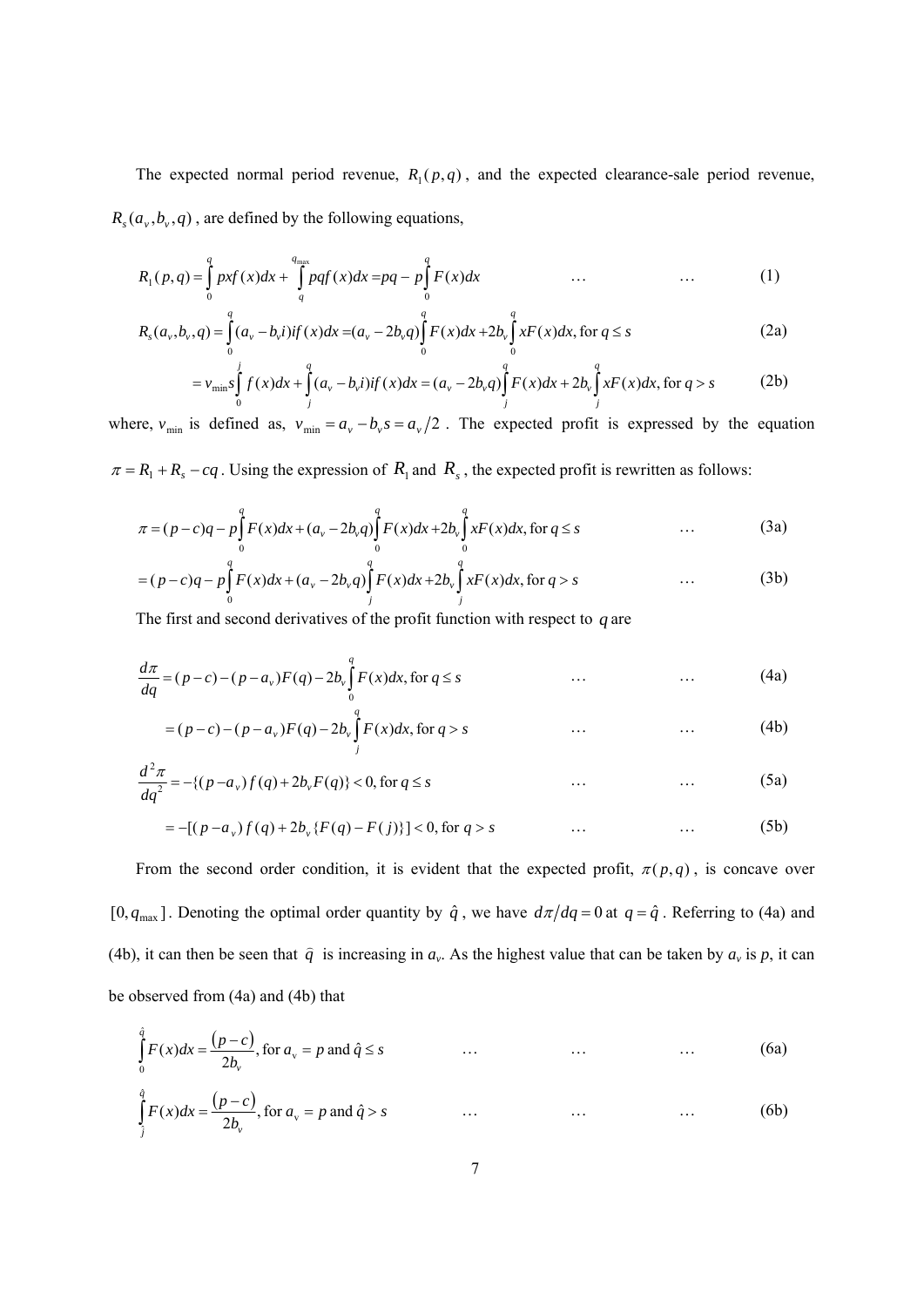where,  $\hat{j} = \hat{q} - s$ .

As  $\hat{q}$  is increasing in  $a_v$ , the  $\hat{q}$  for  $a_v = p$  can be considered as  $q_{\text{max}}$ . The search for  $\hat{q}$ , over the range  $[0, q_{\text{max}}]$ , can be split into two sub-ranges:  $[0, s]$  and  $(s, q_{\text{max}}]$  if  $s < q_{\text{max}}$ . The exhaustive search starts with the first sub-range  $[0, s]$ ; if the optimality condition does not hold in this range then the search extends to  $(s, q_{\text{max}})$ . The optimality condition for the order quantity in the presence of variable salvage value is presented in Theorem 1.

**THEOREM 1:** *The optimal order quantity,*  $\hat{q}$ *, for a newsvendor in presence of variable salvage value function*,  $v(i) = a_v - b_v i$ , where  $i = (q - x)^+$  denotes the leftover inventory, is determined according to the *following:*

- $(i)$  *The necessary condition for*  $\hat{q}$  *to lie in the range*  $[0, s]$  *is given by*,  $(p - a_v)\left\{1 - F\left(\frac{a_v}{2b_v}\right)\right\} + (a_v - c) \le 0$  $p - a_v$   $\{1 - F(\frac{a_v}{2b_v})\} + (a_v - c) \le 0$ ; otherwise it lies in the range  $(s, q_{max})$ .
- *(ii)* In  $[0, s]$  *an exhaustive search over all the values of q will uniquely determine*  $\hat{q}$  *such that*:  $(p - a_v)F(q) + 2b_v \int_0^q F(x)dx = p - c$ .
- *(iii)* In  $(s, q_{\text{max}})$  *an exhaustive search over all the values of q will uniquely determine*  $\hat{q}$  *such that*:  $(p - a_v)F(q) + 2b_v \int_{q-s}^{q} F(x)dx = p - c$ .
- *(iv)* The sufficient condition for  $\hat{q} \leq q_{\text{max}}$  is given by the inequality:  $a_v \leq c + 2b_v \int_{q_{\text{max}}-s}^{q_{\text{max}}} F(x) dx$

PROOF: Please contact the authors for the working.

The optimal order quantity determined in Theorem 1 is unique in nature. In Theorem 2 the uniqueness of the optimal order quantity decision is established.

**THEOREM 2:** *The uniqueness of*  $\hat{q}$  *over*  $[0, q_{\text{max}}]$  *is defined in the following way:* 

(i) If 
$$
(p - a_v) \frac{df(q)}{dq} + 2b_v f(q) > 0
$$
,  $\frac{d\pi}{dq}$  is monotone decreasing over [0, s]

(ii) 
$$
If (p - a_v) \frac{df(q)}{dq} + 2b_v \{f(q) - f(j)\} > 0, \frac{d\pi}{dq} \text{ is monotone decreasing over } (s, q_{\text{max}})
$$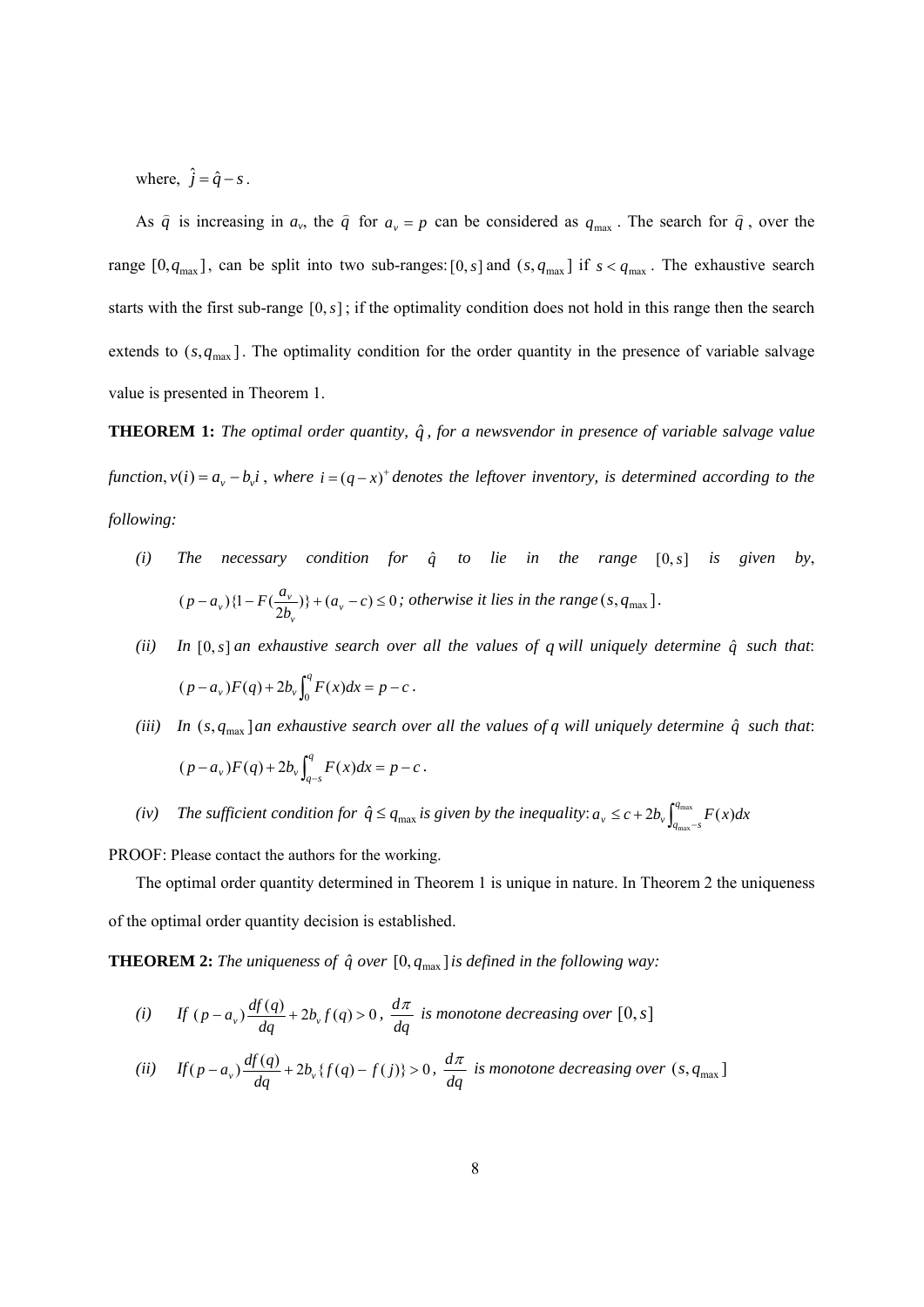*(iii) The necessary condition for*  $\hat{q} \in [0, s]$  *<i>is given by:*  $(p - a_v)\left\{1 - F\left(\frac{a_v}{2b_v}\right)\right\} + (a_v - c) \le 0$  $p - a_v$  } {1 –  $F(\frac{a_v}{2l})$  +  $(a_v)$ *v*  $(v_y)$ {1 -  $F(\frac{a_v}{2l})$ } +  $(a_v - c) \le 0$ , else

$$
\hat{q} \in (s, q_{\max}).
$$

l

*(iv) Since*   $\frac{d\pi}{dq}$  *is monotone decreasing over* [0,  $q_{\text{max}}$ ] *and the necessary condition for*  $\hat{q}$  *to lie in*  $dq$ 

*either of the sub-ranges is uniquely defined,*  $\hat{q}$  *can be uniquely determined over*[0, $q_{\text{max}}$ ].

PROOF: Please contact the authors for the working.

As mentioned in §2, Cachon and Kok (2007) have proposed different heuristics for estimating the fixed salvage value. According to them, the weighted average salvage value (WASV) heuristic provides the solution that is closest to the optimal one. We evaluate the variable salvage value newsvendor model against the classical newsvendor model where salvage value is computed using the WASV heuristic. The WASV heuristic computes the fixed salvage value by the relationship  $v(q^*) = R_s(q^*)/I(q^*)$ , where  $q^*$  is the classical newsvendor optimal order quantity,  $R_s(q^*)$  is the expected clearance-sale period revenue for order quantity  $q^*$  and  $I(q^*)^5$  is the expected inventory at the end of normal sale for order quantity  $q^*$ . At the classical newsvendor optimal solution  $F(q^*) = (p - c)/(p - v)$  or  $v(q^*) = p - (p - c)/F(q^*)$ , which also implies that  $\nu$  is increasing in  $q^*$ .

Using the expressions of  $R_s$  as shown in (2a) and (2b) and  $I(q^*)$ ,  $v(q^*)$  can be expressed as:

$$
v(q^*) = a_v - \left\{ 2b_v \int_0^{q^*} (q^* - x) F(x) dx \middle/ \int_0^{q^*} F(x) dx \right\}, \text{ for } q^* \le s \qquad \qquad \dots \qquad \qquad (7a)
$$

$$
= \left\{ a_{\nu} \int_{j^*}^{q^*} F(x) dx - 2b_{\nu} \int_{j^*}^{q^*} (q^* - x) F(x) dx \right\} / \int_{0}^{q^*} F(x) dx, \text{ for } q^* > s \qquad \qquad (7b)
$$

Observing (7a) and (7b), it can be noticed that  $q^*$  and, hence,  $v(q^*)$  are increasing in  $a_v$ .

**PROPOSITION 1:** *The optimal profit in the variable salvage value newsvendor model will at least be equal to the optimal profit obtained for the classical newsvendor.*

<sup>5</sup> The expected inventory at the end of normal sale season,  $I(q^*)$ , is equal to  $\int_0^q (q-x)f(x)dx$ , which on simplification can be expressed as  $\int_0^q F(x) dx$ .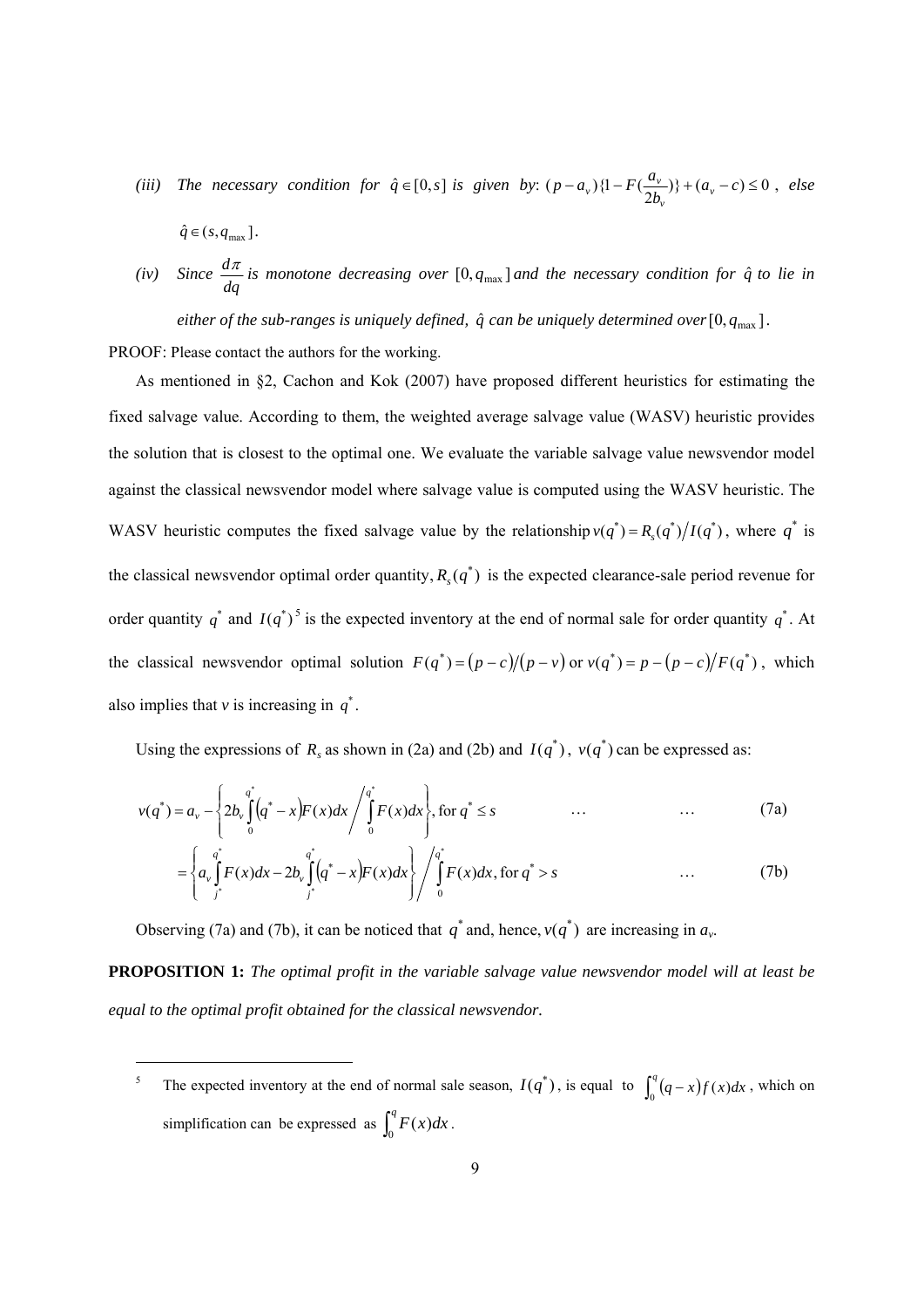PROOF: As described above, the fixed salvage value as per WASV heuristic is  $v = R_s(q^*)/I(q^*)$ . At  $q = q^*$ ,  $\pi|_{q=q^*} = R_1(q^*) + R_s(q^*) - cq^* = p(q^* - I(q^*) + vI(q^*) - cq^* = (p-c)q^* - (p-v)I(q^*)$ , which is the classical newsvendor optimal profit. Thus, the variable salvage value newsvendor optimal profit is at least equal to the classical newsvendor optimal profit.

# **PROPOSITION 2:** *The variable salvage value newsvendor optimal order quantity,*  $\hat{q}$ *, is always lesser than the classical newsvendor optimal order quantity,*  $q^*$ , *except when*  $a_v = 0$ . *For*  $a_v = 0$ ,  $\hat{q} = q^*$ .

PROOF: Referring to the definitions of the normal period revenue,  $R_1$ , and the clearance-sale period revenue,  $R<sub>s</sub>$ , indicated respectively by (1), (2a) and (2b), it can be seen that the difference between the variable salvage value newsvendor profit and the classical newsvendor profit is only in the  $R<sub>s</sub>$  term for a given *p* and *q*. The  $R_s$  term in the classical newsvendor profit is equal to  $vI(q)$ , where  $v = R_s(q^*)/I(q^*)$ as already explained earlier. Hence, the difference between the variable salvage value newsvendor profit and the classical newsvendor profit for a given *q*, indicated by  $\Delta \pi(q)$ , is:

$$
\Delta \pi(q) = R_s(q) - vI(q) = R_s(q) - \frac{R_s(q^*)}{I(q^*)}I(q) = I(q) \left\{ \frac{R_s(q)}{I(q)} - \frac{R_s(q^*)}{I(q^*)} \right\} \tag{8}
$$

By (8),  $\Delta \pi(q)$  is non-negative for  $0 \leq q \leq q^*$  if  $R_q(q)/I(q)$  is decreasing in *q*. Referring to (2a) and (2b), it can be seen that  $R_1(q)/I(q)$  is decreasing in *q* for a variety of distributions including uniform, normal and gamma distributions. It can further shown that  $R_1(q)/I(q)$  decreases in *q* for any distribution that satisfies the condition  $E(Z) + SD(Z) < 1$ , where *Z* is a truncated distribution of the actual demand up to the order quantity *q* expressed over the range [0,1]. For the same reason,  $\Delta \pi(q)$  is negative for  $q > q^*$ . As the variable salvage value newsvendor optimal profit is at least equal to the classical newsvendor optimal profit, it can be concluded that the variable salvage value newsvendor optimal order,  $\hat{q}$ , is such that  $0 \leq \hat{q} \leq q^*$ . When  $a_v = 0$ ,  $j = q$  as  $s = 0$ . Hence, by (4b)  $\hat{q} = F^{-1}((p-c)/p)$ . Also, by (7b)  $v(q^*) = 0$ , which implies  $F(q^*) = ((p - c)/p)$  or  $q^* = F^{-1}((p - c)/p) = \hat{q}$ .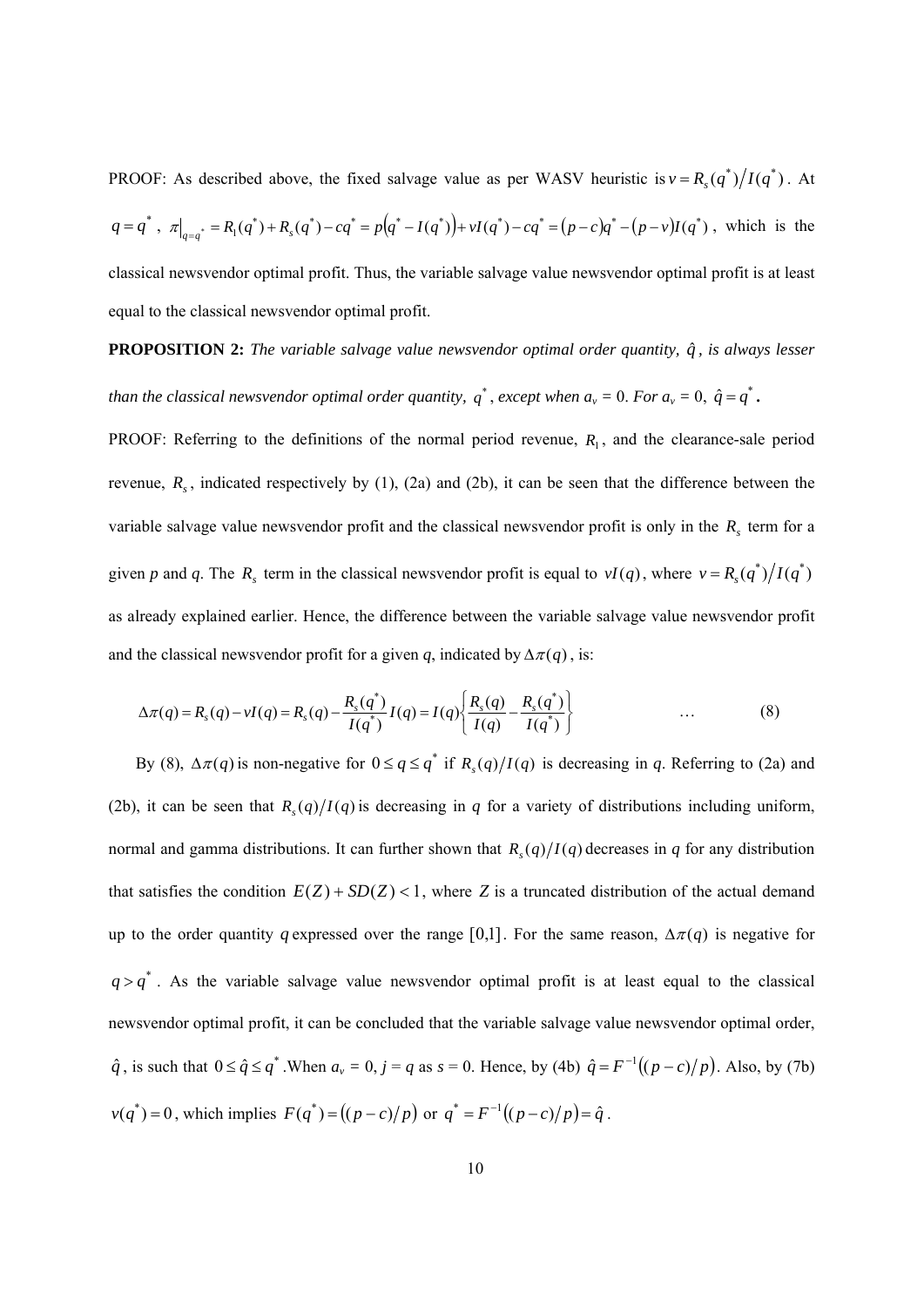It can be noted here that over the entire range  $[0, q_{max}]$  we have  $\hat{q} < q^*$  and yet the profit yield is better with lesser optimal order quantity decision. Propositions 1 and 2 together establish how the variable salvage value model can offer better result than the WASV heuristic. Cachon and Kok (2007), using numerical experiments, had observed that a fixed salvage value estimate results in over ordering and lesser profits than the true optimal. Our propositions analytically reinforce these findings.



Figure 1 describes the over ordering and profit loss for a fixed salvage value newsvendor model against a variable salvage value newsvendor model. It can be seen that as the fixed salvage value considered increases from zero to *c* (the maximum value that fixed salvage value can take), the over ordering and profit loss increase exponentially. It is evident that the over ordering and profit loss owing to the classical newsvendor model are high for fixed salvage values that are closer to the marginal cost *c*. Further details are provided in the numerical study section.

## **4. Modelling supply contracts for variable salvage value**

The optimal order  $\hat{q}$  obtained for the newsvendor model with variable salvage value is also the optimal order quantity for a centralized supply chain comprising of a supplier (manufacturer) and a buyer (retailer). We denote this centralized supply chain optimal order quantity as  $\hat{q}_c$  from here onwards. In this section we analyse different supply contracts for a variable salvage value in a decentralized supply chain setting. For the sake of simplicity we assume the buyer's marginal cost is zero and there is no penalty cost associated with every unit of under-stocking. Using the results obtained in the previous section, we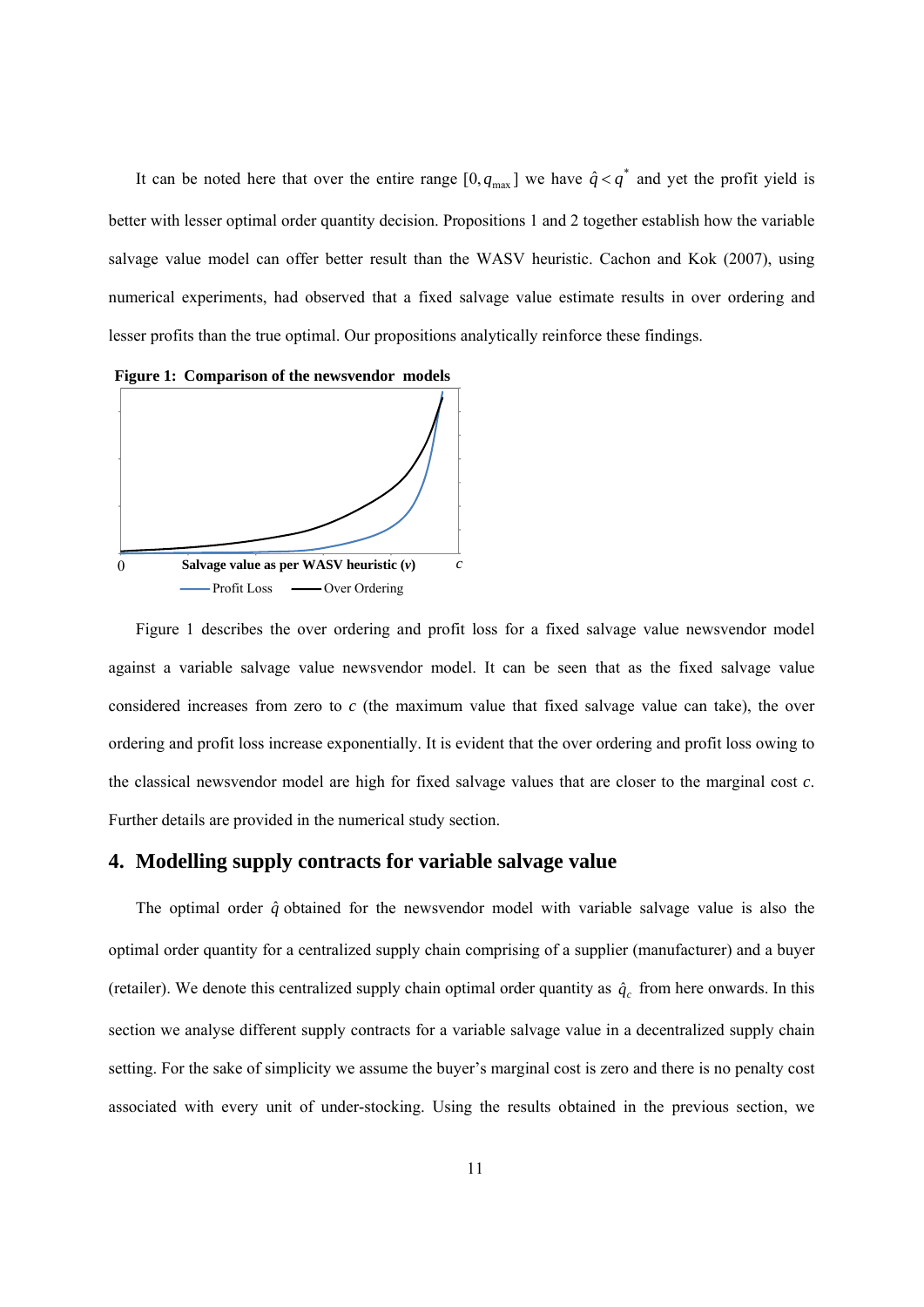attempt to understand how the contract structure changes with the introduction of variable salvage value and how coordination can be achieved between the supplier and buyer. The contracts studied are wholesale price contract, buy-back contract, revenue sharing contract and sales rebate contract.

#### **4.1 Wholesale Price Contract**

The wholesale price contract is the simplest of the contract forms. Here, the supplier charges the retailer a fixed per unit wholesale price,  $w_{WP}$ . The transfer payment is expressed by:  $T_{WP}(q, w_{WP}) = w_{WP}q$ . The retailer profit function ( $\pi_R$ ) takes up the following form:

$$
\pi_R = (p - w_{WP})q - p \int_0^q F(x) dx + (a_v - 2b_v q) \int_0^q F(x) dx + 2b_v \int_0^q x F(x) dx, \text{ for } q \le s \tag{9a}
$$

$$
= (p - w_{WP})q - p \int_{0}^{q} F(x)dx + (a_v - 2b_v q) \int_{j}^{q} F(x)dx + 2b_v \int_{j}^{q} xF(x)dx, \text{ for } q > s \qquad \dots \qquad (9b)
$$

Following newsvendor model presented in §3, it can be seen that the retailer profit function ( $\pi_R$ ) is concave over the range  $[0, q_{max}]$  when the wholesale price contract is employed. The supplier profit function is of the form,  $\pi_s = (w_{WP} - c)q$ . Sequential optimization of the retailer profit function and the supplier profit function yields the optimal wholesale price expressed as a function of the optimal order quantity and is given by the following proposition.

**PROPOSITION 3:** *In wholesale price contract, the optimal wholesale price,*  $\hat{w}_{WP}$ *, can be expressed as a function of the retailer optimal order quantity,*  $\hat{q}_{WP}$ *, as follows:* 

$$
\hat{w}_{WP} = \hat{q}_{WP} \{ (p - a_v) f(\hat{q}_{WP}) + 2b_v F(\hat{q}_{WP}) \} + c , \text{ for } \hat{q}_{WP} \le s \tag{10a}
$$

$$
= \hat{q}_{WP} \{ (p - a_v) f(\hat{q}_{WP}) + 2b_v \{ F(\hat{q}_{WP}) - F(\hat{j}_{WP}) \} + c, \text{ for } \hat{q}_{WP} > s \tag{10b}
$$

PROOF: Please contact the authors for the working.

In the presence of variable salvage value the optimal wholesale price takes distinct forms depending upon the value of  $\hat{q}_{WP}$ ; this result differs from that of classical newsvendor model, as the optimal value takes two distinct forms over two mutually exclusive ranges. As shown by Cachon (2003), the wholesale price contract can coordinate only if the supplier earns a non-positive profit. For a positive supplier profit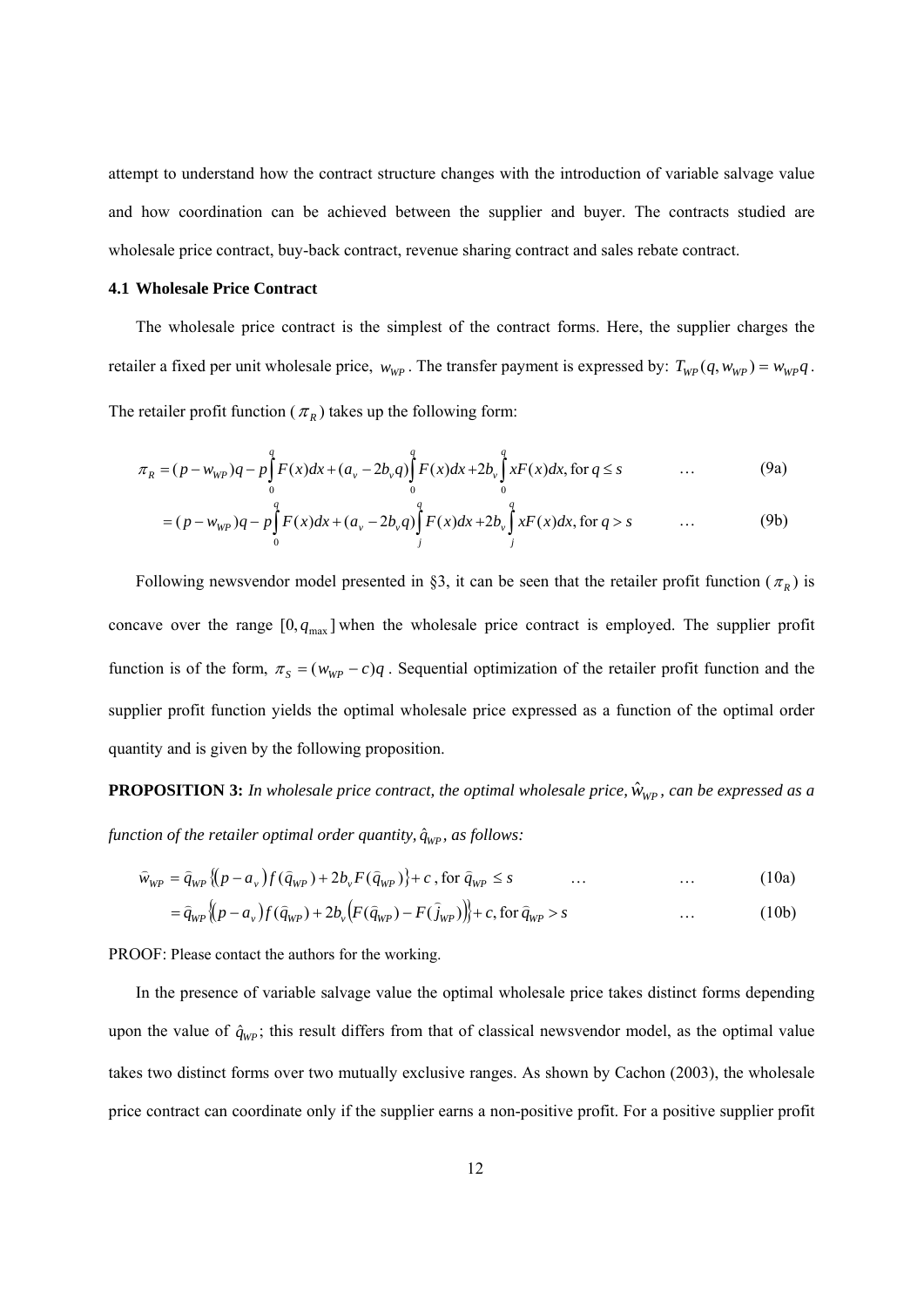( $\hat{w}_{WP} > c$ ), the retailer would not order the centralized coordinating order quantity  $\hat{q}_c$ . Therefore this contract fails to coordinate the supply chain and this conclusion is consistent with a constant salvage value model (Lariviere and Porteus, 2001). The overall profit level of the supply chain reduces compared to the centralized case.

#### **4.2 Buy-back Contract**

In the buy-back contract the supplier charges the retailer a fixed per unit price  $w_{BB}$  and at the end of the normal period buys back the leftover inventory from the retailer at a per unit price of *b* . The supplier subsequently disposes off the leftover items during the clearance-sale period through a variable salvage value,  $v(i) = a_v - b_v i$ . The profit function of the retailer  $(\pi_R)$  is given by the following equation:  $\pi_R = (p - w_{BB})q - (p - b)\int_0^q F(x)dx$ . The optimal per unit price,  $\hat{w}_{BB}$ , for the buy-back contract is given by the following proposition.

**PROPOSITION 4:** *In buy-back contract, the optimal per unit price,*  $\hat{w}_{BB}$ *, can be expressed in terms of the optimal order quantity and exogenously decided buy-back price, b , in the following form*

$$
\widehat{w}_{BB} = c + (b - a_v)F(\widehat{q}_c) + 2b_v \int_0^{\widehat{q}_c} F(x)dx, \text{ for } \widehat{q}_c \le s \qquad \qquad \dots \qquad \qquad \dots \qquad (11a)
$$

$$
= c + (b - a_v)F(\hat{q}_c) + (a_v - 2b_v s)F(\hat{j}) + 2b_v \int_{\hat{j}_c}^{\hat{q}_c} F(x)dx, \text{ for } \hat{q}_c > s \tag{11b}
$$

*where,*  $\hat{q}_c$  *is the optimal order quantity for the centralized case.* 

PROOF: Please contact the authors for the working.

The above form implies that there is a per unit price corresponding to a buy-back price that ensures that the retailer order quantity is  $\hat{q}_c$ . Hence, the overall supply chain profit is equal to that of the centralized case. Akin to the buy-back contract for the classical newsvendor model (Pasternack, 1985), the buy-back contract for a variable salvage value too coordinates the supply chain.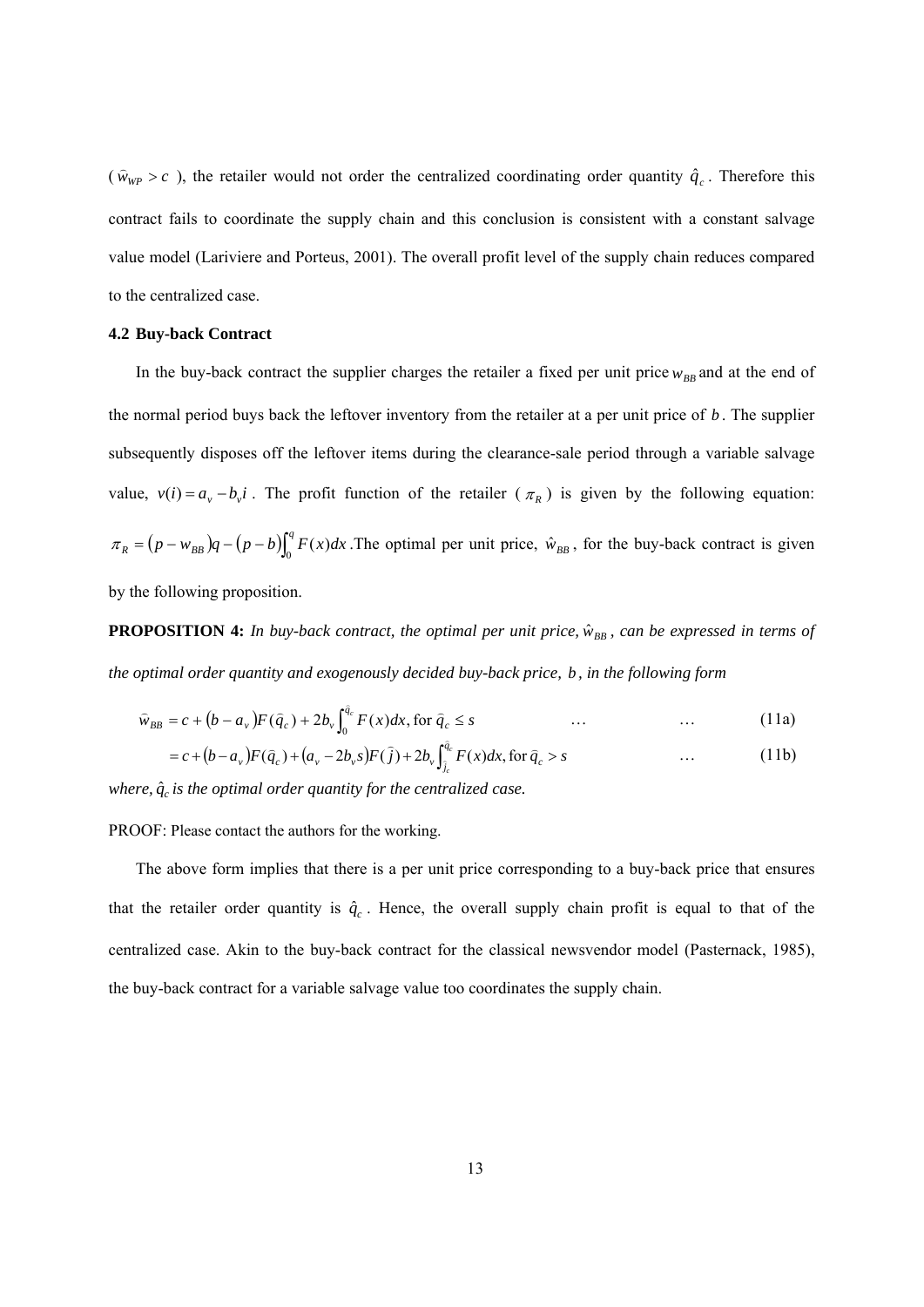#### **4.3 Revenue Sharing Contract**

In the revenue sharing contract the supplier charges a fixed per unit price  $w_{RS}$  and the retailer gives the supplier a share,  $\phi(0 \le \phi \le 1)$ , of her total revenue, which is the sum of normal period revenue and the clearance-sale revenue. The profit function of the retailer is given by the following equation,

$$
\pi_R = (\phi p - w)q - \phi \Big\{ (p - a_v + 2b_v q) \int_0^q F(x) dx - 2b_v \int_0^q x F(x) dx \Big\}, \text{ for } q \le s \tag{12a}
$$

$$
= (\phi p - w)q - \phi \left\{ p \int_0^q F(x) dx - (a_v - 2b_v q) \int_j^q F(x) dx - 2b_v \int_j^q x F(x) dx \right\}, \text{ for } q > s
$$
 (12b)

Through sequential optimization, the optimal per unit price,  $\hat{w}_{RS}$ , for the revenue sharing contract is described in the following proposition.

**PROPOSITION 5:** *In revenue sharing contract, the optimal per unit price,*  $\hat{w}_{RS}$ *, can be expressed in terms of the optimal order quantity and exogenously decided revenue share,*  $\phi$ *, in the following form* 

$$
\hat{w}_{RS} = c - (1 - \phi) \bigg\{ p - (p - a_v) F(\hat{q}_c) - 2b_v \int_0^{\hat{q}_c} F(x) dx \bigg\}, \text{ for } \hat{q}_c \le s \tag{13a}
$$

$$
= c - (1 - \phi) \bigg\{ p - (p - a_v) F(\hat{q}_c) - (a_v - 2b_v s) F(\hat{j}_c) - 2b_v \int_{\hat{j}_c}^{\hat{q}_c} F(x) dx \bigg\}, \text{ for } \hat{q}_c > s
$$
 (13b)

PROOF: Please contact the authors for the working.

The revenue sharing contract will coordinate the supply chain when  $\hat{w}_{RS} = \phi c$ . This observation is similar to the result obtained for the classical newsvendor model (Cachon and Lariviere, 2005). Though the optimal per unit price takes two distinct forms as shown in 13a and 13b, the coordinating mechanism is same in both instances and is similar to that of the fixed salvage value classical newsvendor model framework.

## **4.4 Sales Rebate Contract**

In sales-rebate contract the supplier charges a fixed per unit price,  $w_{SR}$ , and gives the retailer a per unit rebate, *r*, for every unit ordered above a threshold level of *t*. The profit function of the retailer is given by the following equation,

$$
\pi_R = (p + r - w)q - rt - p \int_0^q F(x) dx - r \int_t^q F(x) dx + (a_v - 2b_v q) \int_0^q F(x) dx + 2b_v \int_0^q x F(x) dx, \text{ for } q \le s \quad (14a)
$$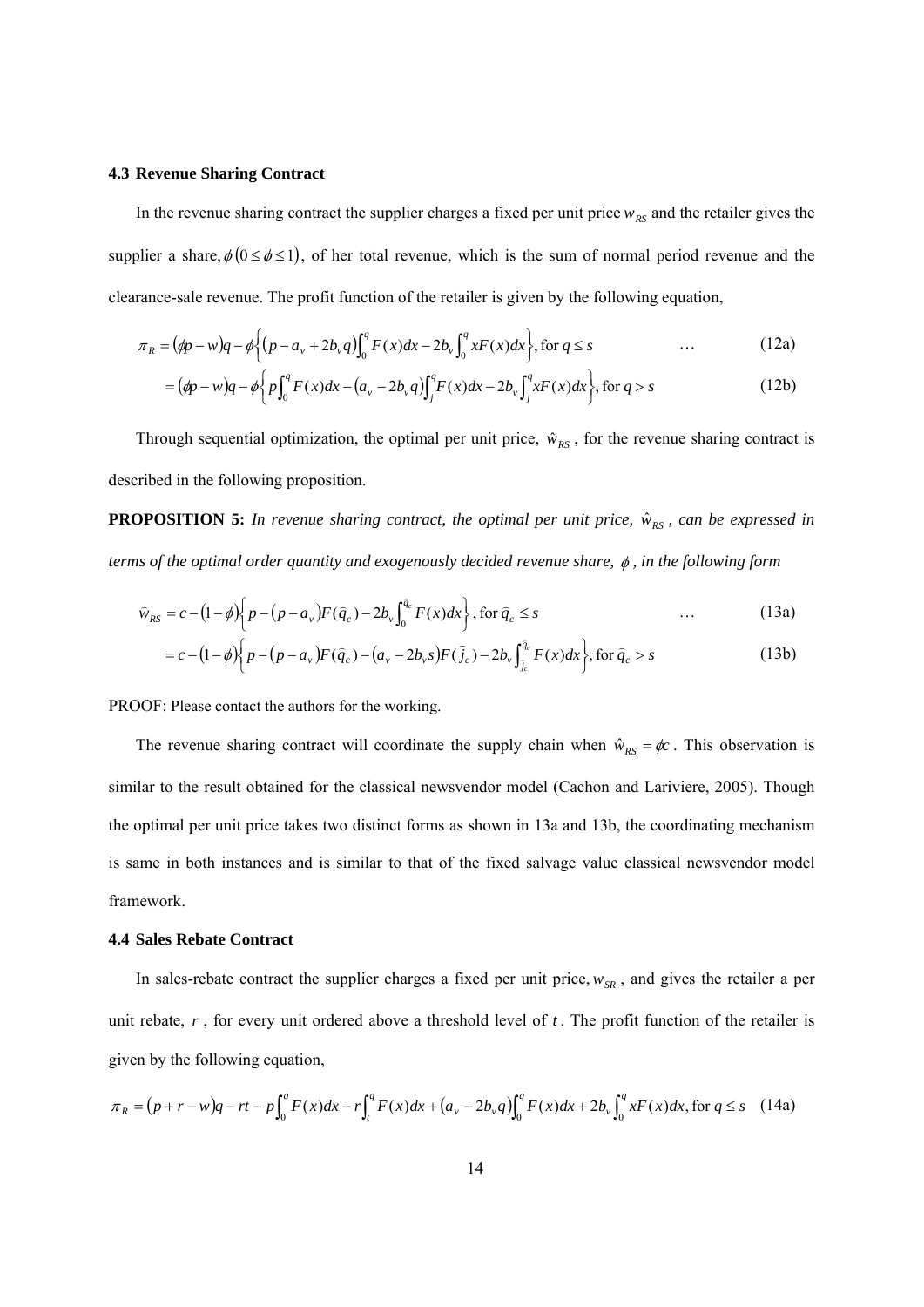$$
= (p + r - w)q - rt - p \int_0^q F(x) dx - r \int_t^q F(x) dx + (a_v - 2b_v q) \int_j^q F(x) dx + 2b_v \int_j^q x F(x) dx, \text{ for } q > s \quad (14b)
$$

The optimal per unit price,  $\hat{w}_{SR}$ , for sales-rebate contract that coordinates the supply chain is given by the following proposition.

**PROPOSITION 6:** *In sales-rebate contract, the optimal per unit price,*  $\hat{w}_{SR}$ *, can be expressed in terms of the optimal order quantity, exogenously decided rebate value, r , and threshold level, t , in the following form:*  $\hat{w}_{SR} = c + rF(t) + r\overline{F}(\hat{q}_c)$ , where  $\overline{F}(\hat{q}_c) = 1 - F(\hat{q}_c)$ .

PROOF: Please contact the authors for the working.

For a variable salvage value, the optimal per unit price,  $\hat{w}_{SR}$ , computed for sales-rebate contract is similar to the result obtained in the fixed salvage value case. The overall supply chain profit and the optimal order quantity are equal to those of the centralized case (Krishnan et al, 2004).

The above results indicate that modelling the salvage value as a function of leftover inventory results in optimal per unit prices that are distinct from the optimal per unit prices for a fixed salvage value model in the case of wholesale price and buy-back contracts. However, the optimal per unit price formulae are the same for variable and fixed salvage values in the case of revenue sharing and sales rebate contracts.

#### **5. Numerical Study**

A numerical study is conducted to understand the benefits of a variable salvage value modelling visà-vis the fixed salvage value model, and to compare supply contracts for variable salvage value against the same for fixed salvage value on wholesale prices, the retailer profits and the supplier profits. The parameter values considered are  $p = 20$ ,  $c = 12$ ,  $\mu = 20$  and  $\sigma = 5$ , where  $\mu$  and  $\sigma$  are the mean and standard deviation of the normal period demand, respectively.

#### **5.1 Effect of**  $a_v$  **on**  $v$  **and optimal order quantity**

It has already been shown mathematically in §3 that *v* as well as variable salvage value newsvendor optimal order quantity are increasing in *av*. The numerical study in this sub-section, using above data,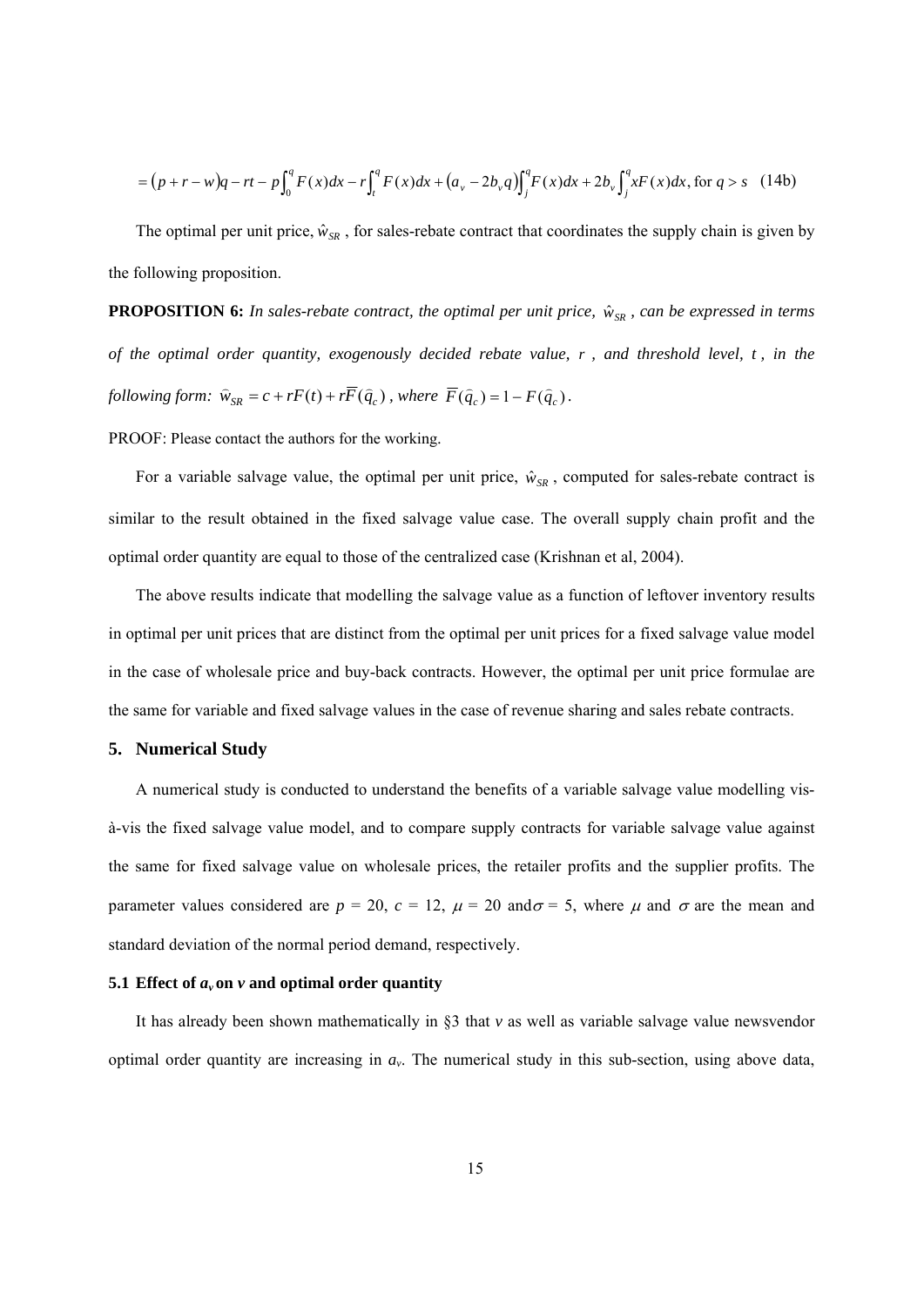studies the effect of  $a<sub>v</sub>$  on  $v$  and the optimal order quantity. The experiments are carried out for  $b<sub>v</sub>$  values

of 0.2, 0.6 and 1.0 and results are shown in Table 2.

|                         |              | $b_v = 0.2$      |        |              | $b_v = 0.6$ |                           | $b_v = 1.0$  |           |                      |  |  |
|-------------------------|--------------|------------------|--------|--------------|-------------|---------------------------|--------------|-----------|----------------------|--|--|
| $a_{\nu}$               | $\mathcal V$ | $\boldsymbol{q}$ | *<br>q | $\mathcal V$ | $\hat{q}$   | $\ast$<br>$q_{\parallel}$ | $\mathcal V$ | $\hat{q}$ | *<br>$q_{\parallel}$ |  |  |
| 0                       | 0.00         | 18.73            | 18.73  | 0.00         | 18.73       | 18.73                     | 0.00         | 18.73     | 18.73                |  |  |
| 1                       | 0.30         | 18.79            | 18.81  | 0.11         | 18.75       | 18.76                     | 0.07         | 18.75     | 18.75                |  |  |
| $\overline{2}$          | 0.98         | 18.95            | 19.00  | 0.42         | 18.81       | 18.84                     | 0.26         | 18.78     | 18.80                |  |  |
| $\overline{\mathbf{3}}$ | 1.86         | 19.18            | 19.26  | 0.88         | 18.91       | 18.97                     | 0.57         | 18.84     | 18.88                |  |  |
| 4                       | 2.80         | 19.46            | 19.56  | 1.46         | 19.04       | 19.14                     | 0.96         | 18.93     | 18.99                |  |  |
| 5                       | 3.76         | 19.79            | 19.91  | 2.13         | 19.21       | 19.34                     | 1.44         | 19.03     | 19.13                |  |  |
| 6                       | 4.72         | 20.15            | 20.30  | 2.87         | 19.41       | 19.59                     | 1.99         | 19.16     | 19.30                |  |  |
| 7                       | 5.68         | 20.56            | 20.74  | 3.65         | 19.64       | 19.87                     | 2.59         | 19.31     | 19.49                |  |  |
| 8                       | 6.63         | 21.03            | 21.25  | 4.46         | 19.90       | 20.19                     | 3.24         | 19.48     | 19.71                |  |  |
| 9                       | 7.58         | 21.56            | 21.84  | 5.29         | 20.20       | 20.55                     | 3.91         | 19.68     | 19.97                |  |  |
| 10                      | 8.50         | 22.19            | 22.56  | 6.13         | 20.53       | 20.97                     | 4.62         | 19.89     | 20.25                |  |  |
| 11                      | 9.41         | 22.92            | 23.45  | 6.96         | 20.91       | 21.44                     | 5.33         | 20.14     | 20.57                |  |  |
| 12                      | 10.27        | 23.81            | 24.62  | 7.77         | 21.32       | 21.98                     | 6.05         | 20.40     | 20.93                |  |  |
| 13                      | 11.06        | 24.92            | 26.26  | 8.56         | 21.78       | 22.61                     | 6.77         | 20.69     | 21.33                |  |  |
| 14                      | 11.69        | 26.31            | 28.89  | 9.31         | 22.29       | 23.34                     | 7.48         | 21.01     | 21.78                |  |  |
| 15                      | 11.97        | 28.06            | 33.28  | 10.00        | 22.85       | 24.21                     | 8.17         | 21.36     | 22.29                |  |  |
| 16                      | 12.00        | 30.17            | 38.66  | 10.62        | 23.47       | 25.25                     | 8.83         | 21.73     | 22.86                |  |  |
| 17                      | 12.00        | 32.54            | 43.96  | 11.14        | 24.15       | 26.49                     | 9.45         | 22.14     | 23.50                |  |  |
| 18                      | 12.00        | 35.00            | 49.14  | 11.53        | 24.88       | 27.95                     | 10.02        | 22.57     | 24.23                |  |  |
| 19                      | 12.00        | 37.50            | 54.27  | 11.78        | 25.66       | 29.64                     | 10.52        | 23.03     | 25.06                |  |  |
| 20                      | 12.00        | 40.00            | 59.37  | 11.91        | 26.47       | 31.48                     | 10.95        | 23.52     | 25.98                |  |  |

**Table 2: Effect of**  $a<sub>v</sub>$  **on**  $v$  **and optimal order quantity** 

Based on the above results, the behaviour of *v* and over ordering  $(q^* - \hat{q})$  with respect to  $a_v$  is plotted

in Figures 2 and 3, respectively. From Figure 2 it can be seen that as  $a<sub>v</sub>$  increases from 0 to  $p$ ,  $v$  increases from 0 and can take a maximum value of *c*.





Figure 3 shows that the over ordering increases rapidly once  $a<sub>v</sub>$  is greater than  $p/2$ . The over ordering is greater as  $b<sub>v</sub>$  decreases. The above observations clearly indicate that the classical newsvendor optimal

 $b_v = 0.6$  $b_v = 1.0$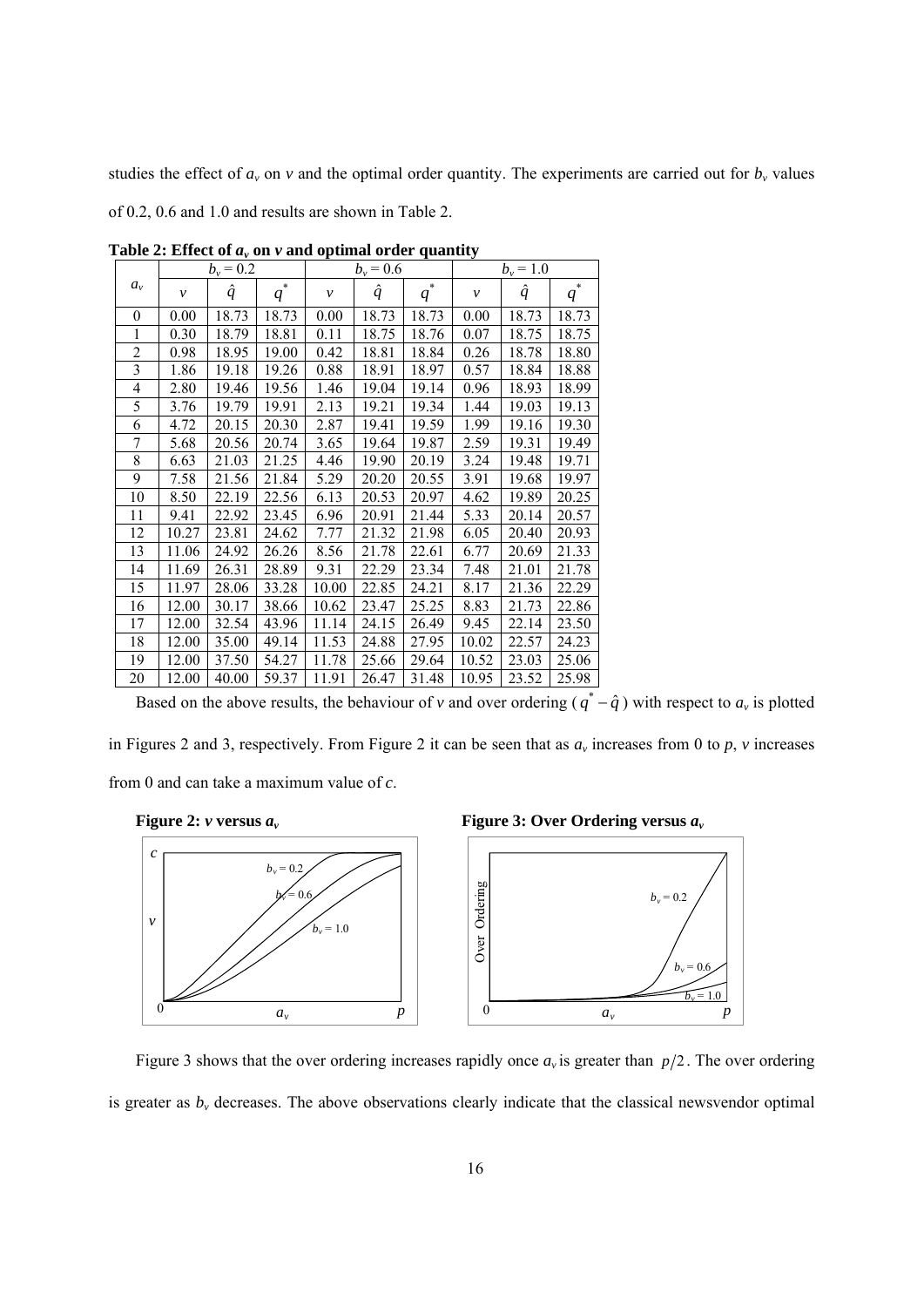order quantity is inaccurate for high  $a<sub>v</sub>$  and low  $b<sub>v</sub>$  values. Similar observations were noticed when the demand was assumed to follow a uniform distribution. As already seen in Figure 1, over ordering is associated with profit loss. In many retail contexts, including online retailing, it is observed that retailers start off with a low discount rate, which is indicative of a high  $a<sub>v</sub>$  value. Such a discount strategy is also known as *contingent discount policy* (Aviv & Pazgal, 2008). In such situations, the classical newsvendor approach reduces the retailer profit while making the retailer over order and makes the case of using the variable salvage value newsvendor model very strong.

#### **5.2 Comparison of wholesale price contracts against the centralized supply chain**

We consider five combinations of  $a<sub>v</sub>$  and  $b<sub>v</sub>$  values that would, for the demand data above, yield salvage value estimates  $(v)$  of 2, 4, 6, 8 and 10 when the WASV heuristic is used.

|                               |                                                      |               |                      |   |                             |                       |                |                                                                                                       |       |                |           |                      | .                                                 |           |
|-------------------------------|------------------------------------------------------|---------------|----------------------|---|-----------------------------|-----------------------|----------------|-------------------------------------------------------------------------------------------------------|-------|----------------|-----------|----------------------|---------------------------------------------------|-----------|
|                               | Centralized supply chain<br>Wholesale price contract |               |                      |   |                             |                       |                |                                                                                                       |       |                |           |                      |                                                   |           |
| No.<br>$b_{\nu}$<br>$a_{\nu}$ |                                                      | $\mathcal{V}$ |                      |   | Constant $v$   Variable $v$ |                       | Constant $\nu$ |                                                                                                       |       | Variable $\nu$ |           |                      |                                                   |           |
|                               |                                                      |               |                      |   |                             | $\pi_{SC}^o$          | $q^o$          | $\pi_{SC}^o$                                                                                          | $q^o$ | $\pi_{SC}^o$   | $\pi_R^o$ | $q^o$                | $\pi_{SC}^o$                                      | $\pi_R^o$ |
|                               | 13 <sup>1</sup>                                      | 5.31          | 1.22                 | 2 |                             |                       |                | 19.3   124.4   19.1   124.4   12.8                                                                    |       |                |           | $99.7$   14.5   12.9 | 100.1                                             | 14.3      |
| 2                             |                                                      |               | 14 2.60 2.69         |   |                             | $20.0$   128.1   19.7 |                |                                                                                                       |       |                |           |                      | 128.3   13.2   102.1   15.0   13.3   103.3   14.5 |           |
| $\overline{3}$                |                                                      |               | 15 1.73 4.33         | 6 |                             |                       |                | 20.9   132.5   20.3   132.8   13.6   105.2   15.5   13.7   107.0   14.9                               |       |                |           |                      |                                                   |           |
| $\overline{4}$                |                                                      |               | $16$   1.23   6.52   | 8 |                             |                       |                | $ 22.2 138.2 21.2 138.8 14.0 108.7 16.0 14.4 111.9 15.4$                                              |       |                |           |                      |                                                   |           |
|                               |                                                      |               | 5   17   0.86   9.86 |   |                             |                       |                | 10 24.2 146.0 22.6 147.6 14.6 113.0 16.7 15.2 118.6 16.4                                              |       |                |           |                      |                                                   |           |
|                               |                                                      |               |                      |   |                             |                       |                | Looking at the centralized supply chain results in Table 3 (the superscript ' $o$ ' indicates optimal |       |                |           |                      |                                                   |           |

**Table 3: Comparison of wholesale price contract against centralized supply chain** 

value), it is seen that over ordering (order quantity for fixed salvage value in excess of order quantity for variable salvage value) and profit loss (profit for variable salvage value in excess of profit for fixed salvage value) as a result of assuming a fixed salvage value increases with *v* as was already shown in §3. However, while employing the wholesale price contract a contrasting observation is noticed regarding order quantity. The optimal order quantity is greater when the salvage value is variable and, hence, wholesale price contract results in under ordering (see Figure 4) when the salvage value is assumed constant. However, supply chain profit continues to be higher when the salvage value is variable. Interestingly, the profit loss while employing the wholesale price contract as a result of assuming a fixed salvage value is higher than that observed in centralized supply chain (see Figure 5). In other words, the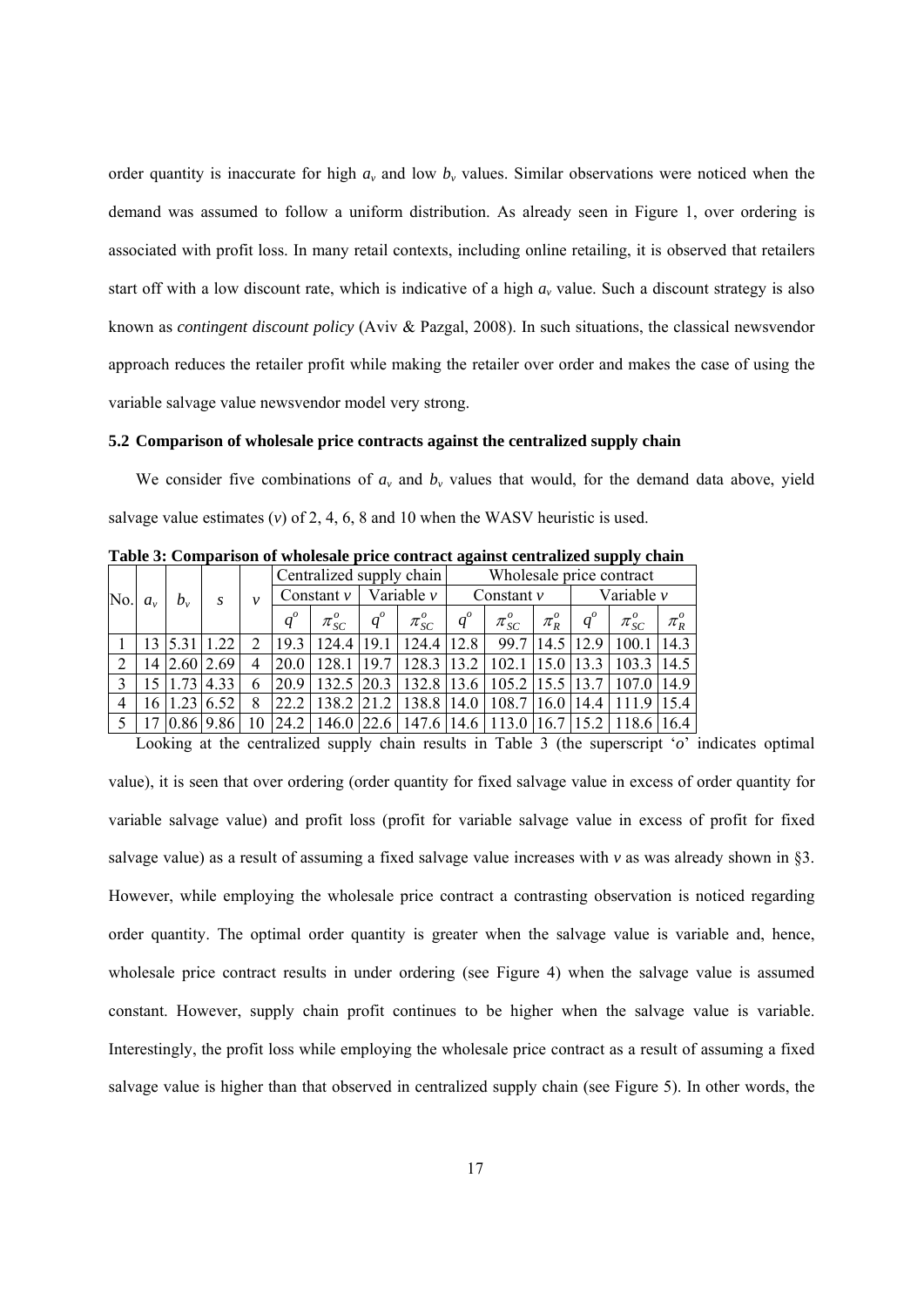impact on profit as a result of assuming a fixed salvage value is greater for wholesale price contracts visà-vis the centralized supply chains.



#### **5.3 Effect of variable salvage value on the coordinating contracts**

It has been shown in §4 that the buy-back, revenue sharing and sales rebate contracts coordinate the supply chains when the salvage value is variable. Here we attempt to understand the effect on retailer and supplier profits as a result of a variable salvage value. We continue with the *p*, *c*,  $\mu$  and  $\sigma$  values used in the previous analyses. We assume  $a_v = 15$  and  $b_v = 0.6$ , which results in a *s* value of 12.5 units and a salvage value estimate of 10 when the WASV heuristic is used. The data considered results in optimal order quantities of 24.2 units and 22.9 units in the constant and variable salvage value centralized supply chains, respectively. The centralized supply chain profits are 146.0 and 147.1 for constant and variable salvage values, respectively. The revenue sharing contract is not considered in the numerical study as the share of revenue that the retailer receives is also the retailer's share of the supply chain profit in both the salvage value cases.

In the fixed salvage value case, the retailer profit decreases from 100% to 0% of the supply chain profit as the buy-back price increases from *v* to *p*. Referring to Table 4, the per unit price is greater for the variable salvage case except when the buy-back price is equal to *p*. Hence, the retailer profit as a share of the supply chain profit is lesser for the variable salvage case. Thus for a given buy-back price, the variable salvage value benefits the supplier greater. In other words, a supplier targeting a particular profit level can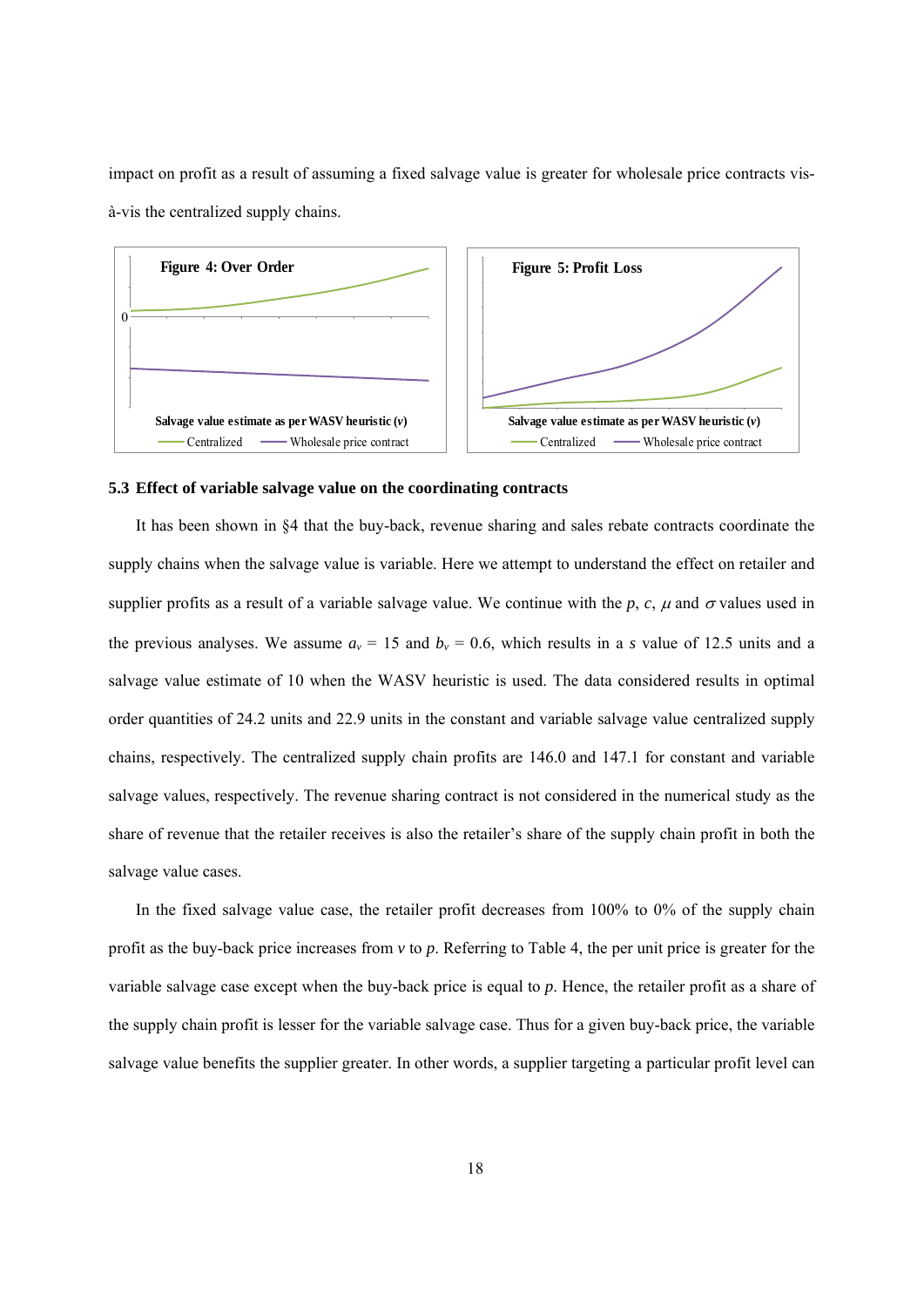settle for a lower buy-back price in the variable salvage value case in comparison to a fixed salvage value

case.

|    |       | Constant $\nu$ |       | Variable v |    |
|----|-------|----------------|-------|------------|----|
| b  | $w^o$ | $\pi_R^o$      | $w^o$ |            | t  |
| 10 | 12.0  | 146.0          | 12.8  | 126.2      | 15 |
| 11 | 12.8  | 131.4          | 13.6  | 113.6      | 15 |
| 12 | 13.6  | 116.8          | 14.3  | 101.0      | 15 |
| 13 | 14.4  | 102.2          | 15.0  | 88.3       | 15 |
| 14 | 15.2  | 87.6           | 15.7  | 75.7       | 15 |
| 15 | 16.0  | 73.0           | 16.4  | 63.1       | 20 |
| 16 | 16.8  | 58.4           | 17.1  | 50.5       | 20 |
| 17 | 17.6  | 43.8           | 17.9  | 37.9       | 20 |
| 18 | 18.4  | 29.2           | 18.6  | 25.2       | 20 |
| 19 | 19.2  | 14.6           | 19.3  | 12.6       | 20 |
| 20 | 20.0  | 0.0            | 20.0  | 0.0        |    |

Table 4: Effect of buy-back price Table 5: Effect of sales rebate

| <b>Table 5: Effect of sales rebat</b> |  |  |
|---------------------------------------|--|--|
|---------------------------------------|--|--|

|    |       | Constant $\nu$ |       | Variable v |    |                |       | Constant $\nu$ | Variable v |  |
|----|-------|----------------|-------|------------|----|----------------|-------|----------------|------------|--|
| b  | $w^o$ | $\pi_R^o$      | $w^o$ |            | t  | r              | $w^o$ | $\pi_R^o$      | $w^o$      |  |
| 10 | 12.0  | 146.0          | 12.8  | 126.2      | 15 |                | 12.4  | 142.2          | 12.4       |  |
| 11 | 12.8  | 131.4          | 13.6  | 113.6      | 15 | 2              | 12.7  | 138.4          | 12.9       |  |
| 12 | 13.6  | 116.8          | 14.3  | 101.0      | 15 | 3              | 13.1  | 134.5          | 13.3       |  |
| 13 | 14.4  | 102.2          | 15.0  | 88.3       | 15 | 4              | 13.4  | 130.7          | 13.8       |  |
| 14 | 15.2  | 87.6           | 15.7  | 75.7       | 15 | 5              | 13.8  | 126.9          | 14.2       |  |
| 15 | 16.0  | 73.0           | 16.4  | 63.1       | 20 |                | 12.7  | 130.5          | 12.8       |  |
| 16 | 16.8  | 58.4           | 17.1  | 50.5       | 20 | $\overline{2}$ | 13.4  | 115.0          | 13.6       |  |
| 17 | 17.6  | 43.8           | 17.9  | 37.9       | 20 | 3              | 14.1  | 99.5           | 14.4       |  |
| 18 | 18.4  | 29.2           | 18.6  | 25.2       | 20 | 4              | 14.8  | 84.0           | 15.1       |  |
| 19 | 19.2  | 14.6           | 19.3  | 12.6       | 20 | 5              | 15.5  | 68.5           | 15.9       |  |

As observed for the buy-back price contract, the per unit price is greater for the variable salvage case in the sales rebate contract too (see Table 5). Hence, the retailer profit as a share of the supply chain profit is lesser for the variable salvage case for a given combination of *r* and *t*. Thus for a given *r* and *t* combination, the variable salvage value benefits the supplier greater. In other words, a supplier targeting a particular profit level can settle for a lower buy-back price in the variable salvage value case in comparison to a fixed salvage value case.

#### **6. Discussion and Conclusions**

Clearance price is a function of inventory leftover in many real life contexts. However, the classical newsvendor model assumes a fixed or constant salvage value for clearance sales. We analytically prove that the newsvendor model with constant salvage value results in over ordering and profit loss compared to a newsvendor model where salvage value is assumed to be a function of inventory leftover at the end of the period. Though Cachon and Kok (2007) have numerically reported these findings and have argued about the importance of estimating salvage value accurately, we have not come across any work that has established these results analytically.

If goods are sold at a fixed discount rate or at a fixed salvage value, the seller cannot maximize her expected revenue (Aviv & Pazgal, 2008). With a fixed salvage value, manager over estimates the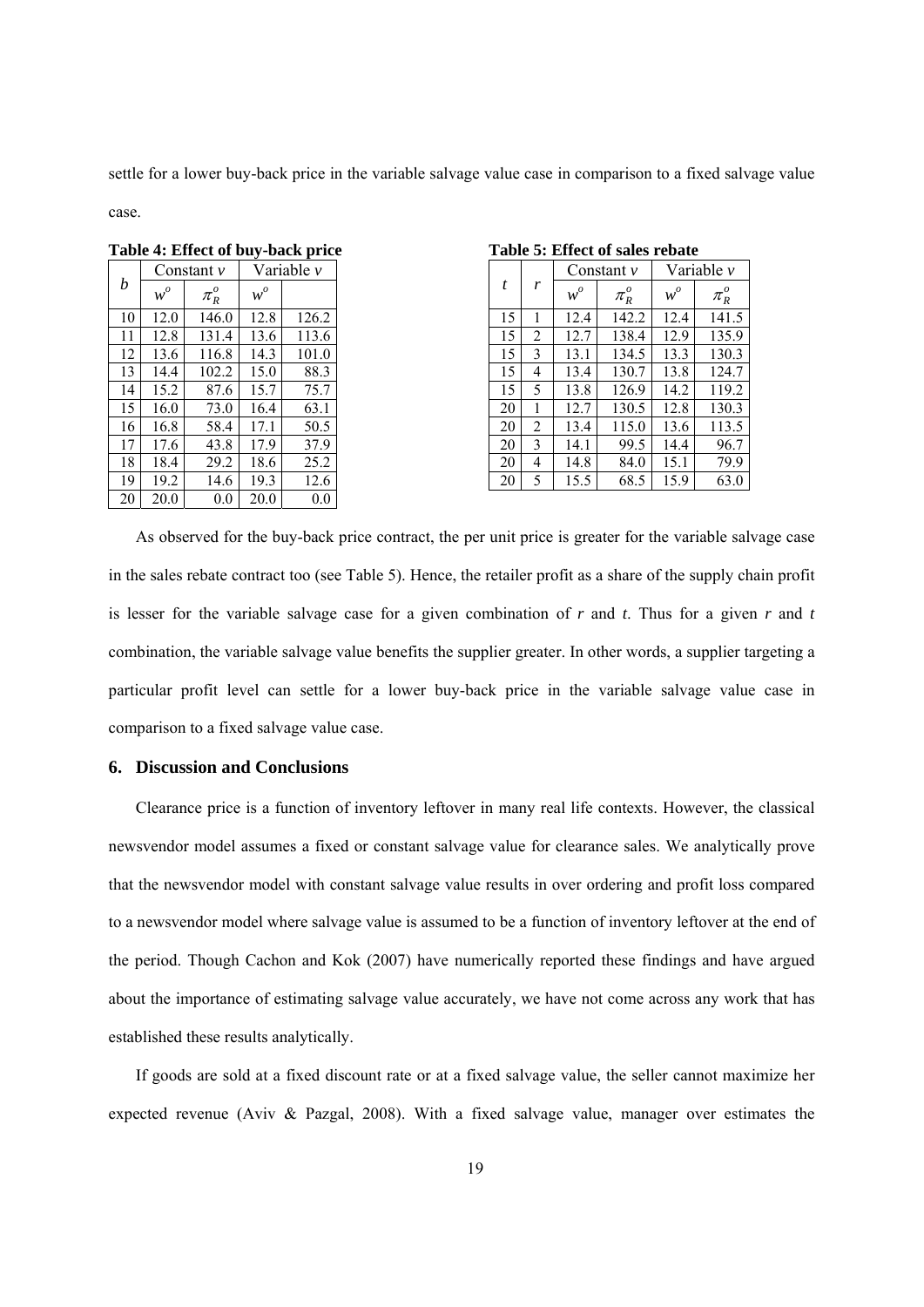expected demand and it leads to over ordering. Subsequently, it leads not only to the wastage of capacity for the producer, but also to dilution of the brand value of the product as higher clearance inventory ensues. In order to increase the perceived value of a product, scarcity of goods is often employed as a marketing strategy. Zara, a Spanish apparel producer, restricts the number of products in their stores to create urgency among her customers (Ghemawat & Nueno, 2003) and similar strategy is adopted by World Co. Ltd., a Japanese retailer for women clothing (Raman et al., 2001).

However, the seller may consider the salvage value to be fixed when the conditions are such that the WASV heuristic yields a  $\nu$  value that is lesser than  $c/2$ . Such situations arise when the product gets obsolete rapidly at the end of season (products with low *av*) or is quickly perishable (certain categories of food products with short shelf lives). Sellers should certainly consider the variable salvage value when their estimate of  $a<sub>v</sub>$  is at least  $p/2$  and particularly when  $b<sub>v</sub>$ , the clearance price sensitivity to leftover inventory, takes a lower value. As mentioned in the previous section, there are many such retail situations and using the classical newsvendor model would reduce the retailer profit while making her over order.

The variable salvage model displays similar behaviour as the fixed salvage model with regards to coordination through supply contracts. As in the fixed salvage case, the wholesale price contract does not coordinate the supply chain while the buy-back, revenue sharing and sales rebate contracts coordinate the supply chain when the salvage value is variable. For a variable salvage value, the wholesale price contract results in higher order quantity and profit. The buy-back contract results in a higher per unit price for a given buy-back price or higher profit for the supplier when the salvage value is variable. Similar observations are noticed in the sales rebate contract too.

#### **7. References**

1. Agrawal, V., & Seshadri, S. (2000). Impact of uncertainty and risk aversion on price and order quantity in the newsvendor problem. *Manufacturing & Service Operations Management*, 2(4), 410- 423.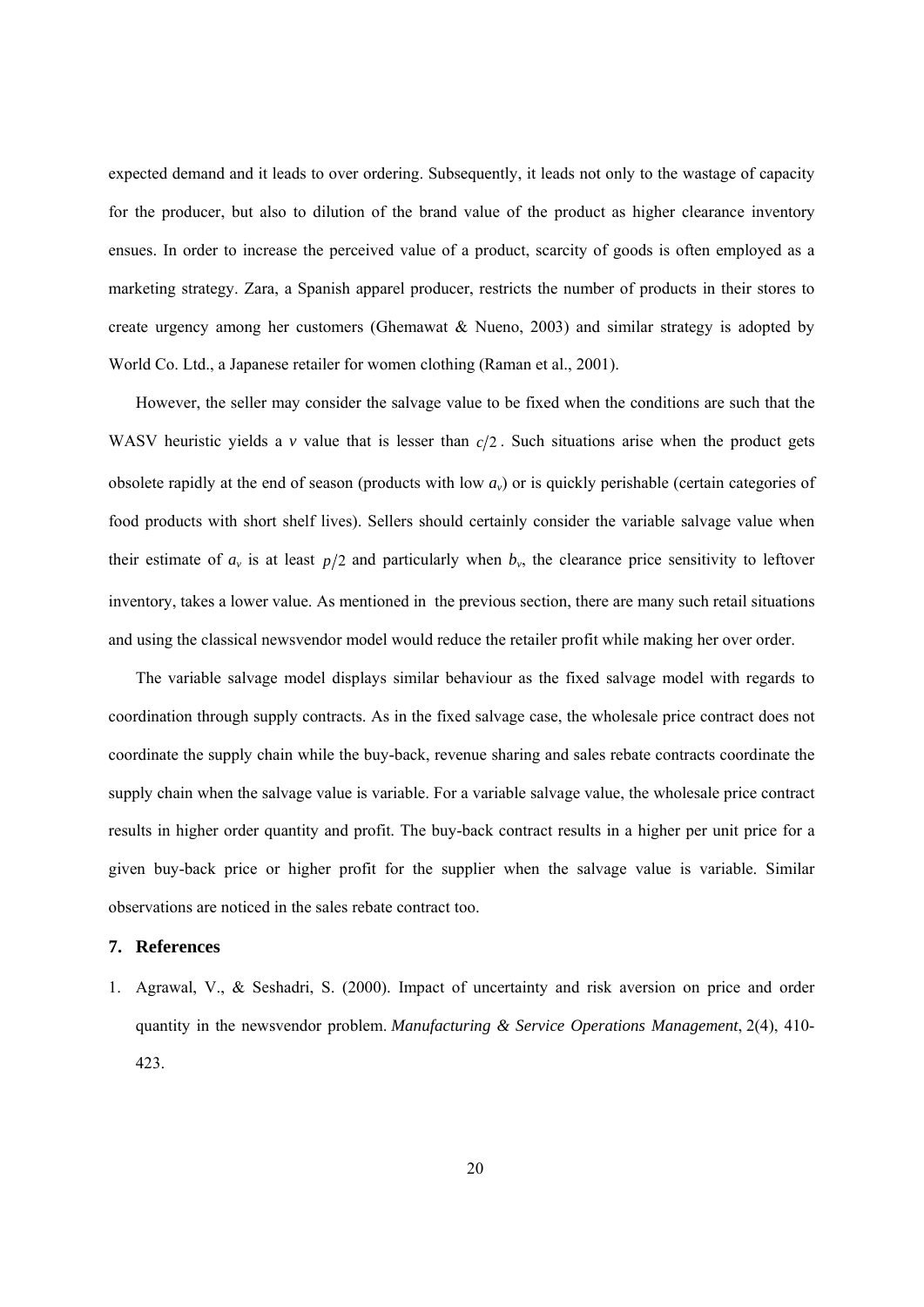- 2. Besbes, O., & Muharremoglu, A. (2013). On implications of demand censoring in the newsvendor problem. *Management Science*, 59(6), 1407-1424.
- 3. Bitran, G. B., & S. V. Mondschein. (1997). Periodic pricing of seasonal products in retailing. *Management Science*, 43 (1), 64–79.
- 4. Cachon, G. P. (2003). Supply chain coordination with contracts. *Handbooks in operations research and management science*, 11, 227-339.
- 5. Cachon, G. P., & Lariviere, M. A. (2005). Supply chain coordination with revenue-sharing contracts: strengths and limitations. *Management science*, 51(1), 30-44.
- 6. Cachon, G. P., & Kok, A. G. (2007). How to (and how not to) estimate the salvage value in the newsvendor model. *Manufacturing & Service Operations Management*, 9(3), 276-290.
- 7. Caro, F., & Gallien, J. (2012). Clearance pricing optimization for a fast-fashion retailer. *Operations Research*, 60(6), 1404-1422.
- 8. Carr, S., & Lovejoy, W. (2000). The inverse newsvendor problem: Choosing an optimal demand portfolio for capacitated resources. *Management Science*, 46(7), 912-927.
- 9. Dana Jr, J. D., & Petruzzi, N. C. (2001). Note: The newsvendor model with endogenous demand. *Management Science*, 47(11), 1488-1497.
- 10. Donohue, K. (2000). Efficient supply contracts for fashion goods with forecast updating and two production modes. *Management Science*, 46(11), 1397–1411.
- 11. Eeckhoudt, L., Gollier, C., & Schlesinger, H. (1995). The risk-averse (and prudent) newsboy. *Management Science*, 41(5), 786-794.
- 12. Fisher, M.L., Rajaram, K., & Raman, A. (2001). Optimizing inventory replenishment of retail fashion products. *Manufacturing & Service Operation Management*, 3(3), 230–241.
- 13. Fisher, M.L., & Raman, A. (2010). The new science of retailing: how analytics are transforming the supply chain and improving performance. Harvard Business School Publishing, Boston.
- 14. Forest, S. A., Zellner, W., & Palmer, A. T. (2003). Giving away the store. *Business Week,* June, 2, 51.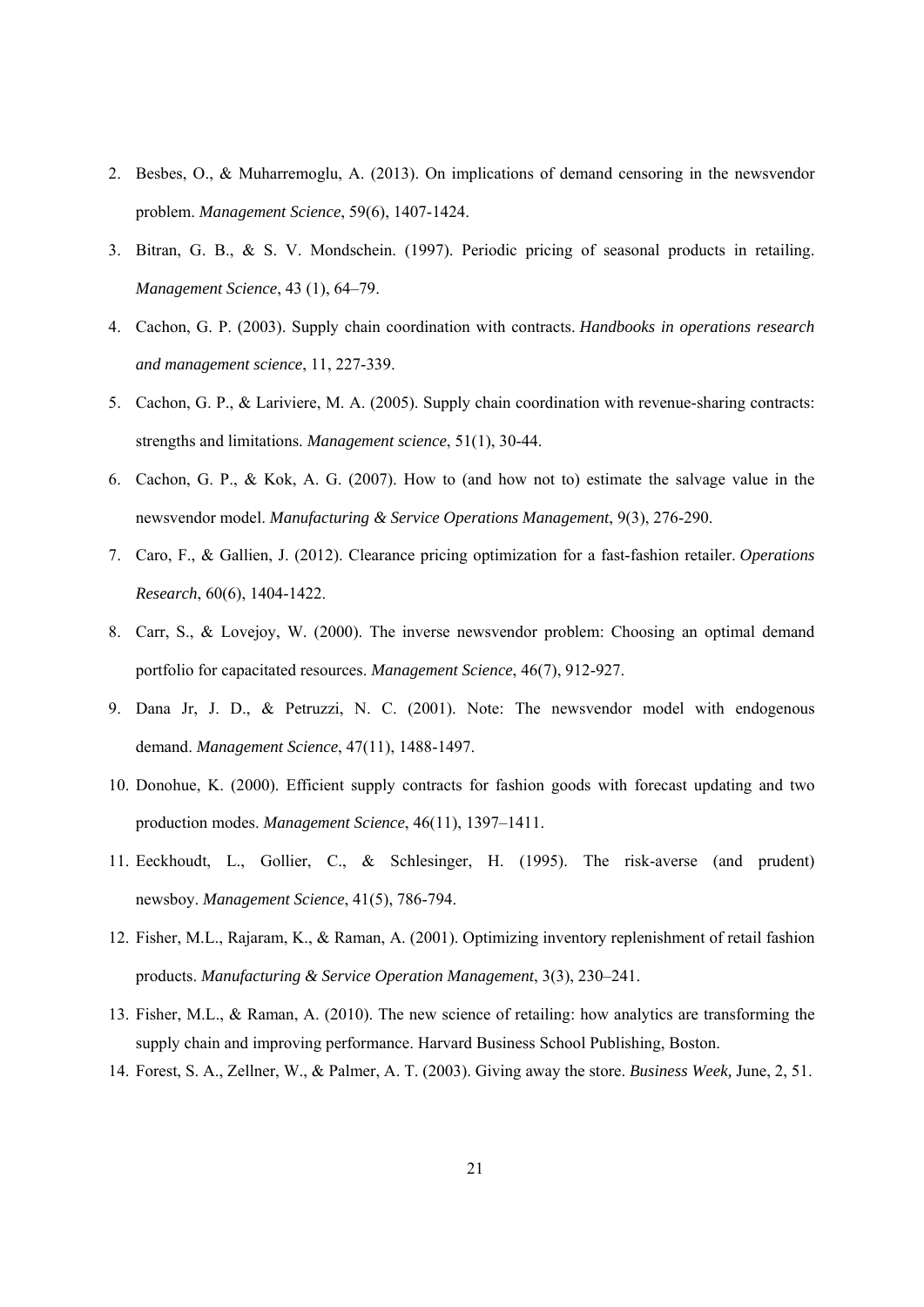- 15. Hertz, D. B., K. H. Schaffir. (1960). A forecasting method for management of seasonal style goods inventories. *Operations Research*, 8(1), 45–52.
- 16. Huang, J., Leng, M., & Parlar, M. (2013). Demand Functions in Decision Modeling: A Comprehensive Survey and Research Directions. *Decision Sciences*, 44(3), 557-609.
- 17. Kratz, E. F. (2005). Marked down. *Fortune*, 152(4), 103 107.
- 18. Krishnan, H., Kapuscinski, R., & Butz, D. A. (2004). Coordinating contracts for decentralized supply chains with retailer promotional effort. *Management science*, 50(1), 48-63.
- 19. Lariviere, M. A., & Porteus, E. L. (2001). Selling to the newsvendor: An analysis of price-only contracts. *Manufacturing & Service Operations Management*, 3(4), 293-305.
- 20. Lilien, G.L., Kotler, P., & Moorthy, K.S. (1992). Marketing Models. Prentice Hall, Englewood Cliffs, NJ.
- 21. Pasternack, B. A. (1985). Optimal pricing and return policies for perishable commodities. *Marketing Science*, 4(2), 166-176.
- 22. Petruzzi, N. C., & Dada, M. (1999). Pricing and the newsvendor problem: A review with extensions. *Operations Research*, 47(2), 183-194.
- 23. Petruzzi, N., & M. Dada. (2001). Information and inventory recourse for a two-market, price setting retailer. *Manufacturing & Service Operation Management*, 3(3), 242–263.
- 24. Prasad, A., Stecke, K. E., & Zhao, X. (2011). Advance selling by a newsvendor retailer. *Production and Operations Management*, 20(1), 129-142.
- 25. Raz, G., & Porteus, E. L. (2006). A fractiles perspective to the joint price/quantity newsvendor model. *Management Science*, 52(11), 1764-1777.
- 26. Rozhon, T. (2005). First the markdown, then the showdown. *New York Times*, (February 25), C1.
- 27. Sarkis, J., & Semple, J. H. (1999). Vendor Selection with Bundling: A Comment. *Decision Sciences*, 30(1), 265-271.
- 28. Schweitzer, M. E., & Cachon, G. P. (2000). Decision bias in the newsvendor problem with a known demand distribution: Experimental evidence. *Management Science*, 46(3), 404-420.